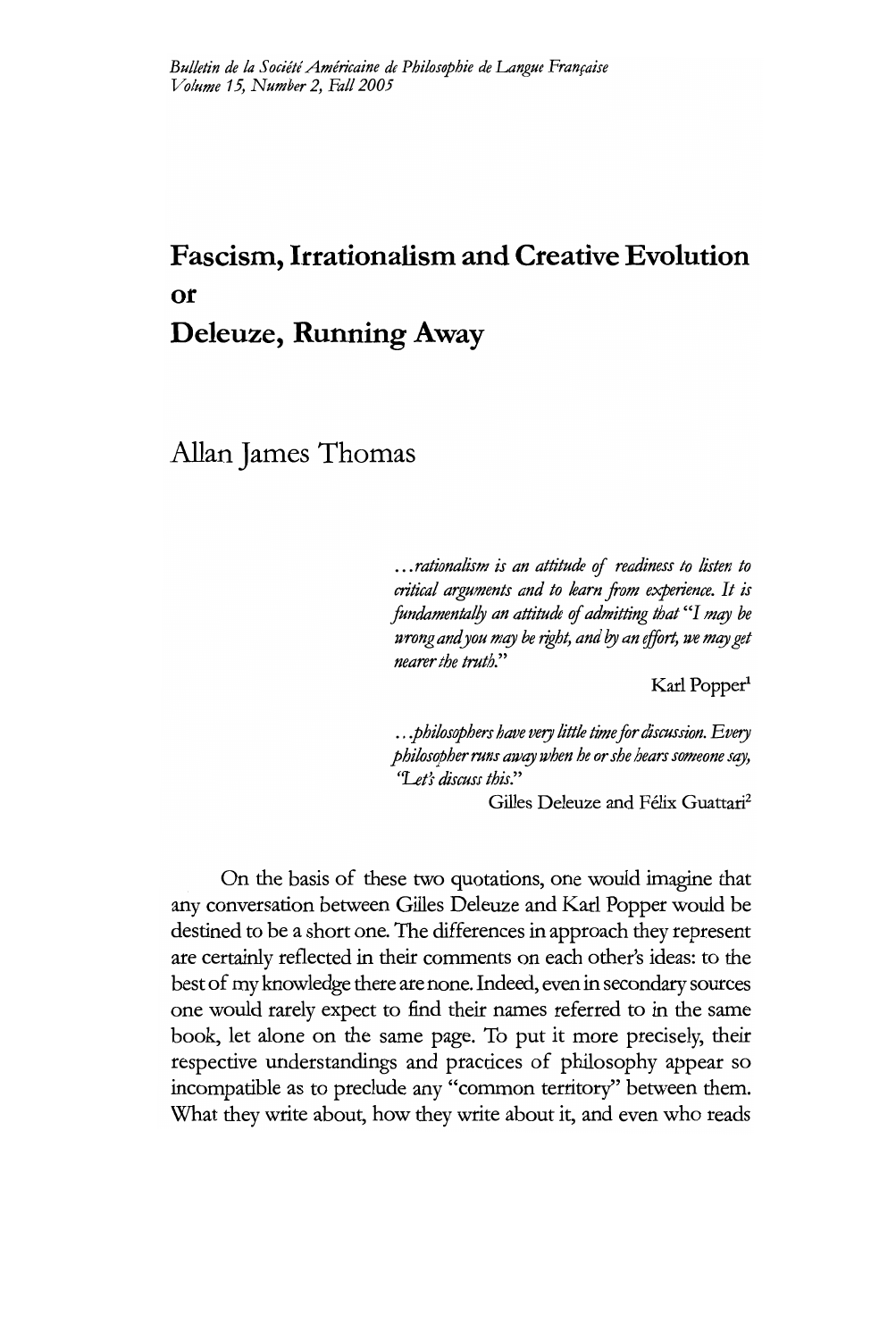them seem to place them, and their ideas, in distinctly different philosophical milieus. There is, however, at least one point on which Deleuze and Popper could be said to agree unequivocally: they both 'detest'3 and 'abhor'4 Hegel, and both posit a relation between Hegelian pbilosophyand totalising or even totalitarian political formations. Indeed, in *The Open Society and Its Enemies*, Popper explicitly argues that what he calls 'irrationalist philosophy' in general (and Hegelianism in particular), has both a specific responsibility for the rise of fascism in Germany, and for  $20<sup>th</sup>$  century totalitarian political thought in general. He takes this responsibility to be serious and substantial enough to describe his analysis and critique of it as his contribution to the Second World War: "It should not be forgotten that I looked upon my book [first published in 1945] as my war effort: believing as I did in the responsibility of Hegel and the Hegelians for much of what happened in Germany."s However, the routes that Deleuze and Popper take to reach these conclusions about Hegel and Hegelianism are radically divergent, to the point that, if one followed Popper's path, Deleuze would appear not as the implacable enemy of Hegel he is often presented as, but rather as one of the "inheritors" of Hegel that Popper so vehemently condemns. That is to say, from a Popperian perspective, Deleuze's ideas would lead us not to the kind of leftist politics of difference that Deleuze is usually associated with, but rather to a totalizing and totalitarian politics of the sort Deleuze is so often at pains to critique. At the heart of this divergence is Popper's critique of irrationalism (and bis corresponding defense of rationalism) and bis identification of Henri Bergson as one of irrationalism's Hegelian avatars: if Popper is correct about Bergson, much of the weight of Popper's critique also falls on Deleuze, by virtue of the foundational role Bergsonian ideas have for bis philosophy: Deleuze, on the other hand, finds in Bergson's ideas a means to critique and even to 'escape' Hegel.<sup>6</sup> I think that Popper's defense of rationalism is important and valid, but I also think he is wrong about Bergson (and by inference, Deleuze). Moreover, the basis on which he criticizes Bergson seems to me very close to some of Bergson's (and Deleuze's) own eore propositions, most specifically in relation to the ontological openness and creativity of Being. This doesn't make Popper a Bergsonian (or Deleuze a Popperian). It does, however, suggest that exploring the relation between Popper and Deleuze (viaBergson) may offer us useful insights into both.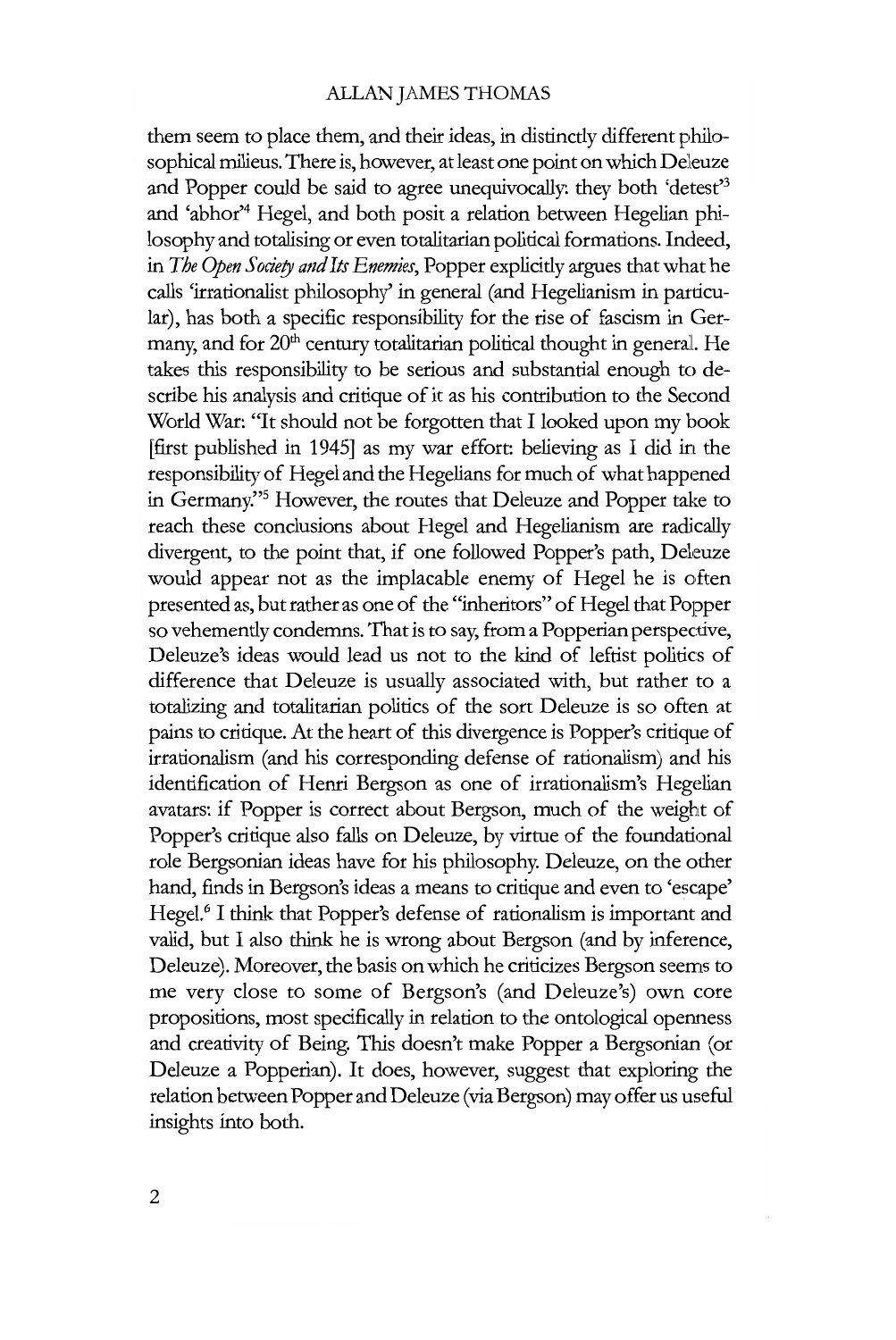# **Why Irrationalism Tends Towards Totalitarianism (and Rationalism Doesn't)**

In a sense the interpretation of Bergson is peripheral to *The Open Society and Its Enemies*-he gets a handful of brief mentions in several hundred pages devoted mainly to Hegel and Marx? At the heart of Popper's disputewith Hegel and those whom he sees as Hegel's inheritors is, rather, the conflict between rationalism and irrationalism as modes of thought and of engagement the world, a conflict wbich, he says, "has become the most important intellectual, and perhaps even moral, issue of our *time."B* In simple terms, Popper's argument is thatirrationalism leads to dogmatism and absolutism in ideas, and from there to totalitarianism in Politics.

Popper's attack on irrationalist philosophy and the "enemies of the open society" is a corollary of bis conception of rationalism as a commitment to the possibility and the practice of ongoing critique. In essence, he aligns "the rationalist attitude" with the possibility of reasoned argument between individuals. It is, as he puts it, "an attitude of readiness to listen to critical arguments and to learn from experience. It is fundamentally an attitude of admitting that '1 *may be wrong andyou may be right, and by an effort, we may get nearer the truth."<sup>39</sup> This conception* of rationalism is in effect a generalisation to social, political and moral realms of the model of the scientific method that he proposes in *The* Logic of Scientific Discovery. The scientific method, in Popper's terms, subsists in the posing of hypotheses, which are then subject to attempts at refutation or falsification. These are either rejected or revised on the basis such testing, or, if they survive, lead to a kind of provisional acceptance. The more attempts at falsification an hypothesis stands up to, the more likely it is to be an accurate model of, or statement about, the real world, at least until a better one is found-although it can never be taken to be definitively true as such, merely "not yet falsified." That is to say, it remains permanently open to possible refutation. Popper's rationalism generalises this by requiring that *any* statement or claim (not only those that lay claim to the status of science) must be open to argument and critique by others, whose claims and arguments are in turn equally open to questioning. Rationality thus lies neither in the content of a statement, or in the qualities or faculties of an individual, but rather in the process of "testing" itself. In this sense, "reason, like language, can be said to be a product of social life."<sup>10</sup> It is the process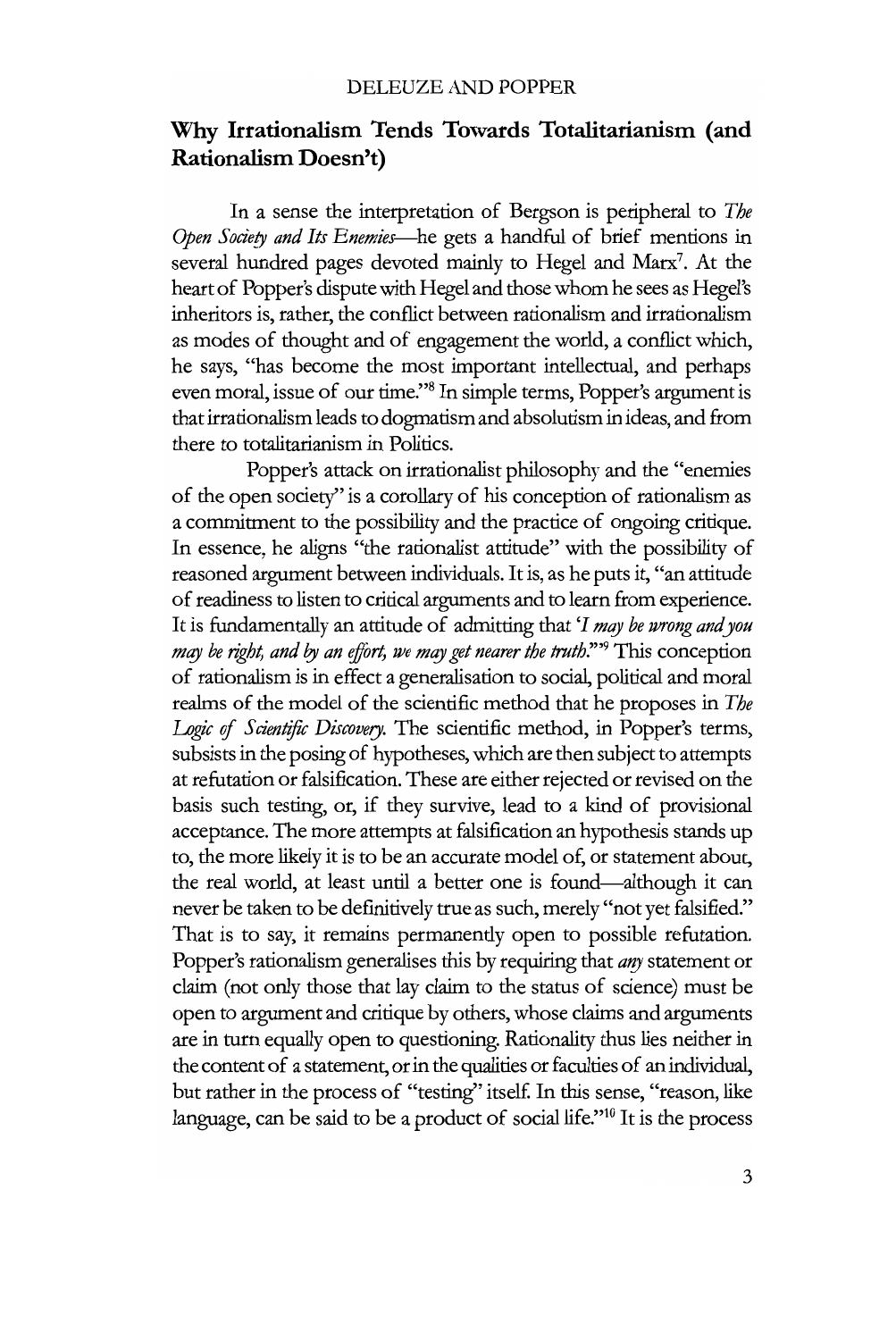of challenging by individuals of each other's ideas that constitutes the provisional validity of any position, and wbich establishes what he describes as "the 'rational unity of mankind."'ll

It is important to note here that the 'unity' Popper is referring to is not a unity of agreed beliefs reached through discussion, but rather a unity of commitment to the rational *process* of the ongoing challenging of beliefs, in which "we must recognize everybody with whom we communicate as a potential source of argument and reasonable information."12 A consensus model would be far too Hegelian, reducing reason to a kind of "collectivism," "a kind of department of the soul or spirit of society (for example, of the nation, or the class)."13 Reason is, for him, a product of inter-personal, and never collective, discussion or consensus.<sup>14</sup> By the same token, neither are we rational as individuals (we are not rational by right or by necessity), since it is the *process* of testing and challenging that gives rationality its reason. Rationalism is, for Popper, fundamentally a position of "intellectual modesty" that acknowledges the limitations and errors of our individual knowledge and understanding, and the necessity of an engagement with others who will test and contest our ideas. Such contestation cannot lead us to eertainty. It may, however, improve our ideas, and prevent them from falling into dogmatism: "argument rarely settles a question, although it is the only means for learning--not to see clearly, but to see more clearly than before."15

This is, in effect, the heart of his critique of irrationalism, and of his association of it with totalising and totalitarian political formations. Because irrationalism offers no basis for the critique or contestation of ideas-no basis for reasoned rejection or (provisional) acceptance-it tends necessarily towards dogmatism: "where there is no argument, nothing is left but full acceptance or flat denial."16 Moreover, having abandoned argument as a basis for thought, "it rnust nearly always...produce an attitude which considers the person of the thinker instead of his thought. It must produce the belief that 'we think with our blood,' or 'with our national heritage,' or 'with our class."<sup>17</sup> Such a break divides humanity into friends and foes,

> into the few who stand near, and the many who stand far; into those who speak the untranslatable language of our emotions and passions and those whose tongue is not our tongue. Once we have done this, political equalitarianism becomes practically impossible.<sup>18</sup>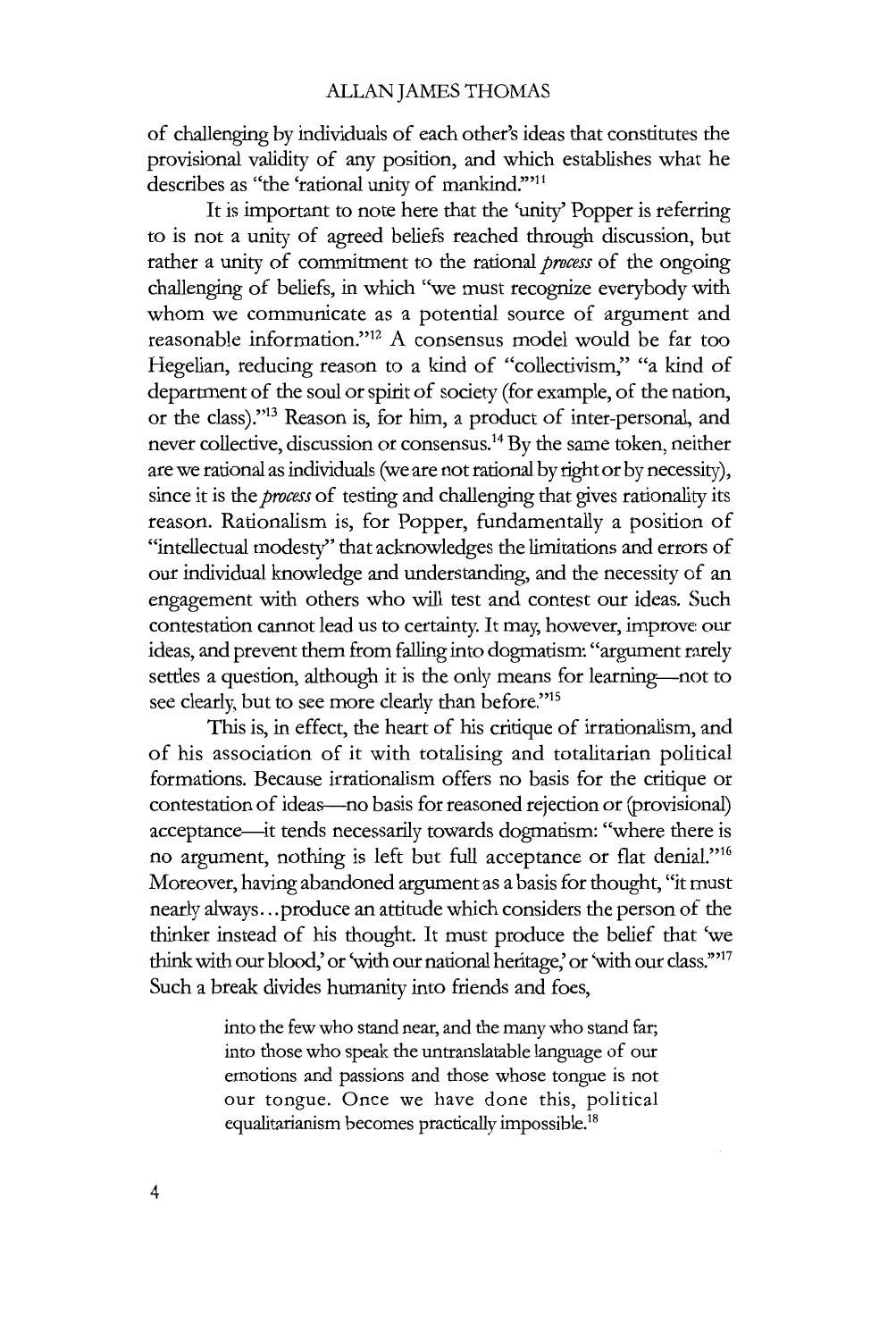#### DELEUZE AND POPPER

Popper's reference to "equalitarianism" points us towards the heart of the issue: what is at stake in the tension between rationalism and irrationalism is not truth, or even the elimination of falsity, but rather morality, or more precisely, the *limitation* of immorality. Subjecting one's ideas and claims to rational criticism does not of *necessity* make them better (though it may), or even more likely to be true (especially given that what is often at stake in the social, political and moral realmsthe statements that must remain open to criticism-are precisely questions about what is "better" or "true"). No matter how much rational criticism an idea or proposal is opened to, it may still lead to negative consequences for some or for all (and in that sense may show itself to have been at the very least a flawed idea.) Rational criticism *may* reduce the chances of going wrong (by "testing" the options conceptually rather than practically), but the only *necessary* outcome of a rationalist approach is a limitation on absolute claims, inasmuch as it at least requires one to listen to the arguments of others, since, as Popper says, "they might be right, and you might be wrong."

> Rationalism is therefore bound up with the idea that the other fellow has a right to be heard, and to defend bis arguments. It thus implies the recognition of a claim to tolerance, at least of all those who are not intolerant themselves. One does not kill aman when one adopts the attitude of first listening to his arguments.<sup>19</sup>

If one holds ideas irrationally and dogmatically, on the other hand, the arguments and claims of those who hold different ideas become irrelevant, as do the needs and desires that arise from them. In other words, the other person becomes a mere tool whose potential suffering is secondary to the dictates of your irrational beliefs, irrespective of their own: they become an object to be used or thrown away in the service of the absolute and undeniable faith that drives you. This is the immorality that Popper's rationalism seeks to limit.

## Why Popper is Right about Bergson

Popper's identification of Bergson with Hegelianism, irrationalism, and ultimately with totalitarianism and fascism is both right and wrong. It is wrong inasmuch as Popper fundamentally misinterprets certain key Bergsonian ideas, and thus ends up with a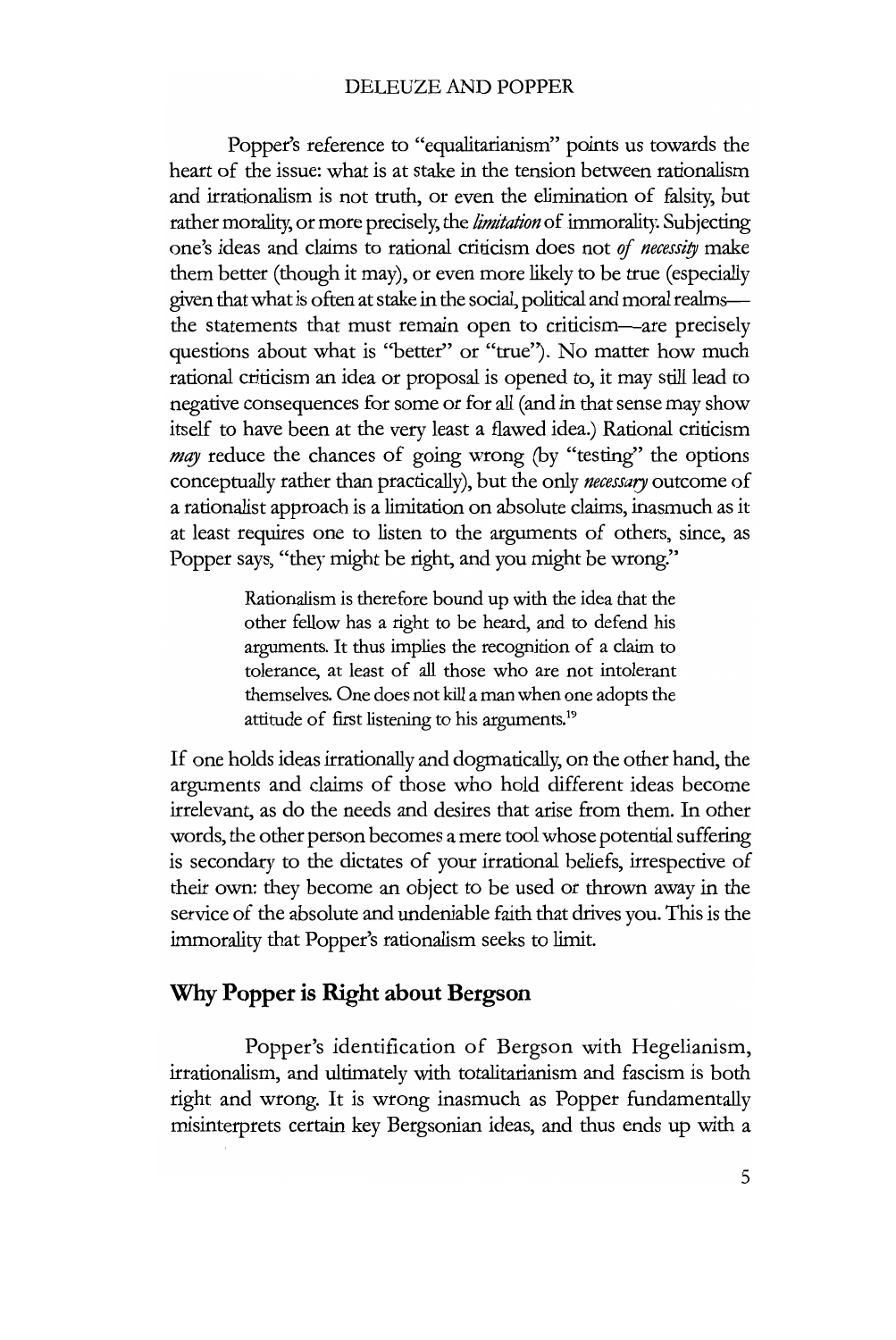distorted understanding of Bergson's philosophical position, some elements of which are in fact very close to the ideas that Popper draws on to attack Hegel and the "Hegelian" Bergson. It is right in the sense that, historically speaking, the political impact of Bergson's ideas has, in some areas, been precisely as Popper claims.20 However, as I will argue, the political appropriations of Bergson's ideas that Popper holds him responsible for are the result of a misinterpretation of certain key aspects of those ideas. Moreover, Popper's interpretation of Bergson suffers precisely the same misconceptions.

We can start to justify these claims by looking at the historical influence of Bergson's ideas in the political realm. This is a rather complex web to try and unravel-his ideas were praised and vilified by different elements from both the right and left of French politics throughout his life.<sup>21</sup> However, inasmuch as Bergsonian philosophy has been nominated as a theoretical and ideological influence upon actual political practices by its practitioners, that politics has often been in varying degrees nationalist, anti-liberal, anti-democratic, quasi or even just plain fascist in orientation.<sup>22</sup> That is to say, far from being associated with pluralism of any sort, in practice the political influence of Bergsonism has been most strongly feit in totalising and totalitarian formations of one kind or another (although the specific nature of that influence differs with the grouping one examines). The key figure here is Georges Sorel, the French pre-war anarcho-syndicalist leader and philosopher, admired for his "anti-intellectualism...his dislike of Kant, his Bergsonism, and his contempt for bourgeois and liberal values, democracy, and parliamentarianism."23.

Sorel was described by Georges Valois<sup>24</sup> (himself a key figure in the French fascist movements of the 1920s) as "the intellectual father of fascism."<sup>25</sup> Sorel regularly attended Bergson's lectures at the *Collège de France,* and was quite explicit that he considered his work to be a practical application of Bergsonian philosophical principles to the world of political action.<sup>26</sup> Furthermore, he wrote extensively on Bergson,<sup>27</sup> and his most famous work, *ReJlections on Violence,28* published the year after *Creative Evolution,* "was immediately compared with Bergson's theories of life and vitality," so much so that he was described at the time as being a disciple of Bergson.29 Neither was Sorel's influence on fascist thinking limited to France. Benito Mussolini is reported to have quipped, "Everything I am, I owe to Sorel,"<sup>30</sup> and Charles F. Delzell specifically includes Bergson's emphasis on the role of intuition and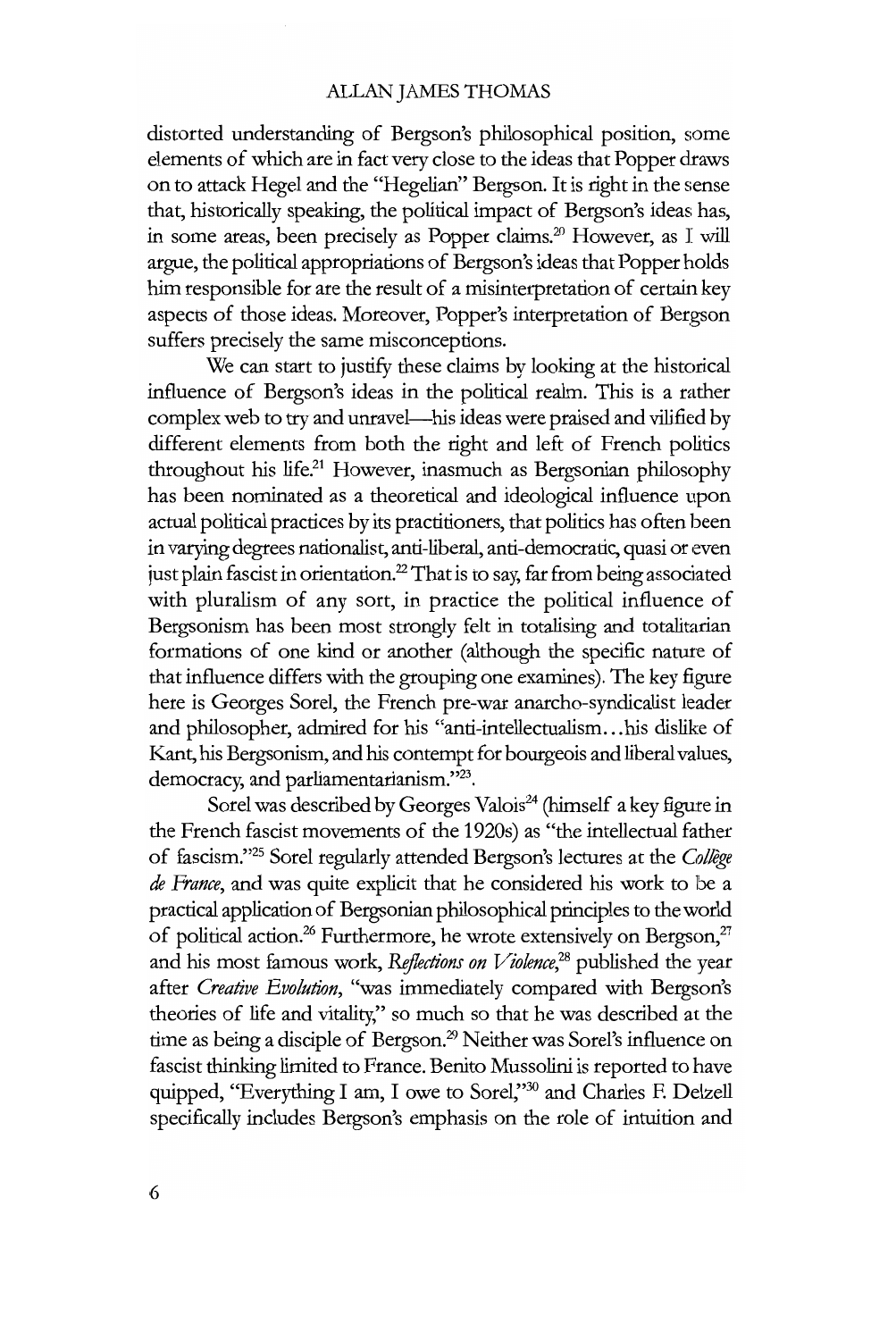the creative power of *elan vital* among the pre-war currents of philosophical and political thought that contributed the development of Italian Fascism.31

There are two key Bergsonian themes that seem to have been taken up by Sorel specifically, but also by diverse groupings on the extreme left and right of French politics in the pre and inter-war period, as both models of, and justifications for, political action.<sup>32</sup> Firstly, the critique of the limits of scientific or mechanistic thought in terms of its inability to grasp real movement, and Bergson's corresponding correction in terms of the intuition of duration; secondly, the emphasis on the notion of creative evolution as unceasing change. Bergson in fact is quite explicit that he by no means dismisses science, nor seeks to devalue it. Instead, he seeks to make "a clear distinction between metaphysics and science. But at the same time we attribute an equal value to both."33 Rather than attacking or rejecting science and mechanistic approaches to understanding, he understands themlimited, or rather, as operative only within the confines of an arbitrarily closed whole, and considers his metaphysics as simply the attempt to restore real duration to the spatialized time of science and mathematics.<sup>34</sup> For Sorel and others at the time, however, this appears to have been interpreted as a critique of all rational thought as such, and linked to the critique of materialism and Enlightenment values that Zeev Sternhell identifies as a key unifying theme across the fascist and quasifascist groups in question.35 Moreover, Bergson's emphasis on the method of intuition was taken as justifying the place of the irrational within political thought and action, especially in terms of spontaneous (revolutionary) action and the mobilising power of social myth, Sorel's favourite myth being that of the ''Total Strike."36 Thus Gilbert Maire, a member of the Sorelian nationalist right grouping organised around the *Cahiers du Cercle Proudhon,* argued that "Sorel's method...derived from a Bergsonian anti-intellectualism that recognised the limitations of abstract or logical reasoning. The theory of myths and the concomitant theory of violence were both products of this method."3?

In conjunction with the emphasis on an "irrationalist" concept of intuition, the Sorelian interpretation also takes up Bergson's theories on creative evolution as further justification for the role of violent change in political life. Kennedy argues that, for Sorel,

> "creativity is a spontaneous expression of self. Furthermore, the creative energy of society is necessarily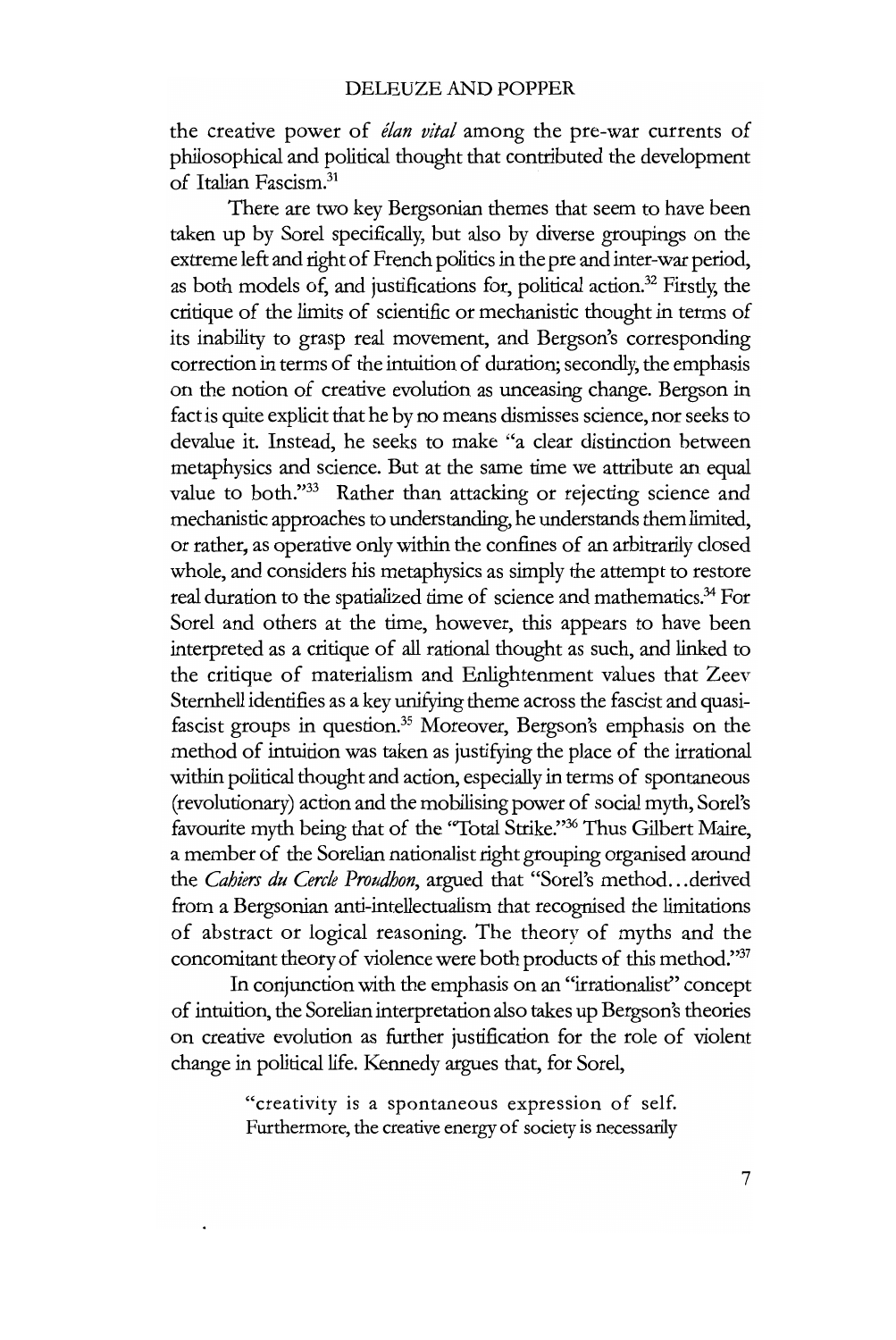violent; civilizations depend on the dynamism of their dominant classes and when those cease providing new ideas and inventions, their civilizations begin to decline."38

Such an interpretation of Bergson appears to read the *creation* of *the new* in terms of the destruction of the old, so that, for Sorel, "Bergson's intuition, being a direct insight into creative evolution, could also be used to provide a philosophical justification for revolution."39 Sternhell points out that

> Sorel referred to Bergson's *Données immédiates de la conscience [Time and Free Will*] at length to show that 'movement is the main element in the life of the emotions,' and it is 'in terms of movement that one should speak of creative consciousness.' [Thus for Sorel] the idea of class sttuggle fulflls this function of promoting movement; it is in fact a myth aiming at the maintenance of astate of continuous tension, scission, and catastrophe, a state of covert war, a daily moral struggle against the established order.<sup>40</sup>

In this way the Bergsonian intuition of duration as creation is transliterated into Sorelian revolutionary violence, to the point that "Julien Benda, one of Bergson's most critical contemporaries, understood bis philosophy as encouraging social instability through a blindly irrational approval of change for its own sake."<sup>41</sup>

## Where **Soret and Popper Go** Wrong

It is difficult to reconcile the Sorelian appropriation of Bergson with what we know of Bergson's own political leanings. Certainly, according to Kennedy, Bergson "was not enthusiastic about Sorel and certainly took no part in the syndicalist or socialist movements of prewar France."42 Moreover, far from being anti-democratic in orientation, or a proponent of revolutionary violence, he was an advocate of and participant in the internationalism of the League of Nations.<sup>43</sup> At one point at least, he even links Hegelian philosophy to German militarism in a manner similar to Popper.<sup>44</sup> And certainly the political implications the Sorelians draw from Bergson's work seem starkly at odds with the vision of the 'open society' described in bis final work, *The Two Sources* of*Mora/i!) and Re/igion.<sup>45</sup>*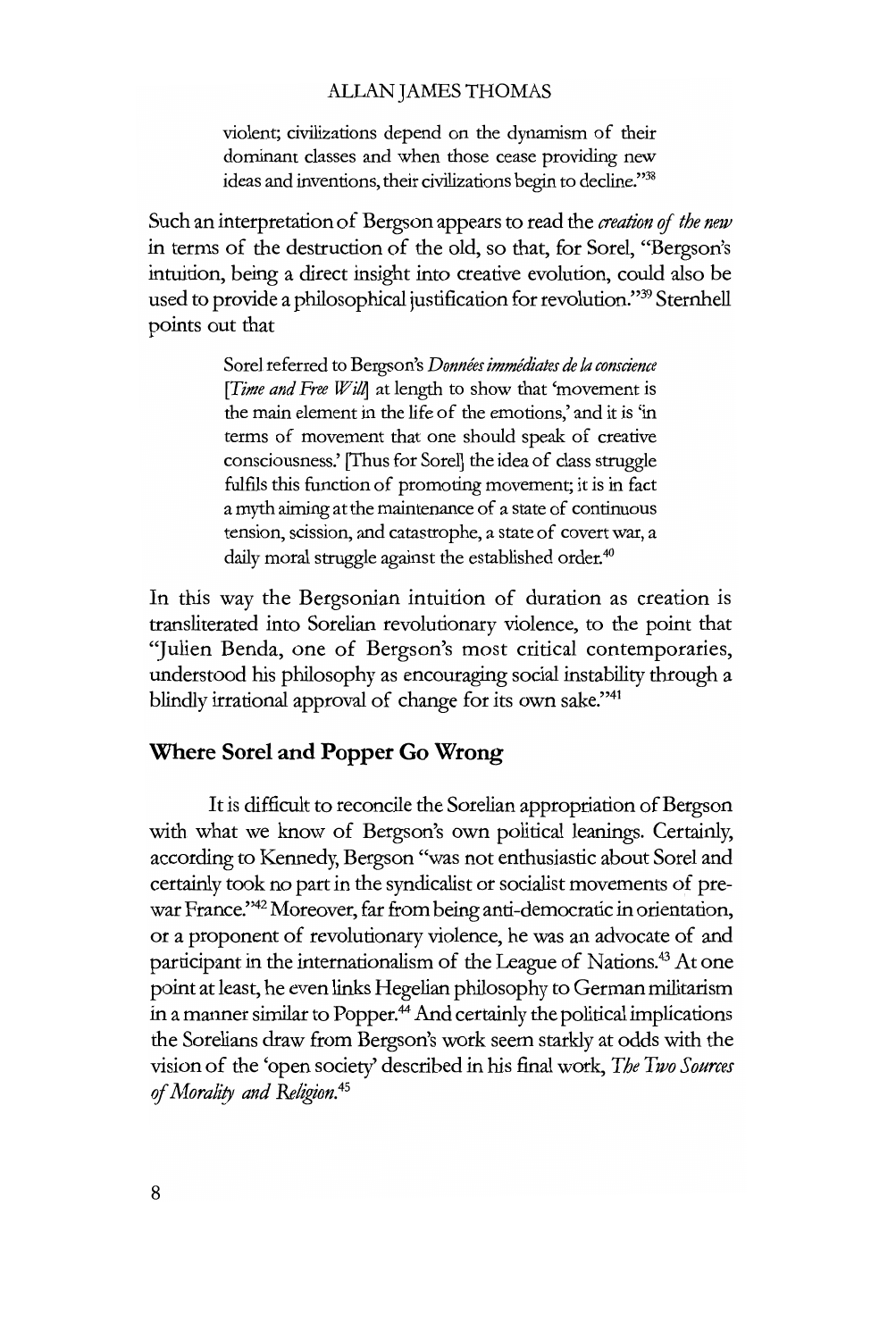## DELEUZE AND POPPER

So where did the Sorelians go wrong? We can start to unpack the problem by looking at the relation between Bergson's concept of "creative evolution," and the rise of what one might call "evolutionary thought" in the latter half of the nineteenth century. Popper's critiques of what he calls "historicism," and of its misappropriation of evolutionary theory have some relevance here.<sup>46</sup> He uses the term to refer to theories of social history that seek or lay claim to predictive value. Historicism, in this sense, predates Darwin (he includes Hegelianism in this category, and indeed traces it as far back as Heraclitus and Plato).<sup>47</sup> However, he argues that historicist social and political theory from the mid-nineteenth century onwards latched on to various misinterpretations of Darwin's evolutionary hypothesis as predictive (a universal law), rather than descriptive (an account how specific species arrived at their current form), so far as to define their task as the laying bare of "the *law of evolution of society* in order to foretell its future."<sup>48</sup> Thus, when I speak of the development of "evolutionary thought" from the mid-nineteenth century onwards, I have in mind here not only the impact of Darwinism, or more strictly Spencerian social Darwinism, but also its convergence with various tendencies to think of change or progress in terms of conflict (often specifically violent conflict) and a correlative valuation of *will*as the driving force of such change. This convergence does not so much constitute a coherent philosophical position as it represents the cultural influence of aseries of diverse and sometimes conflicting strands of thought which would include not only Darwin, but also Hegel, Marx, Schopenhauer, Nietzsche and Herbert Spencer alongside Bergson.

This tendency to conceive of change (or evolution) in terms of *conJlict* can be traced in part from Hegel through to Marx, and then to the fascist attempt to "transcend socialism." In Marx, the Hegelian dialectic becomes dialectical materialism, driven by class war explained in economic terms, while Sorelian influenced fascism in turn aims to "transcend" socialism by unifying the proletariat and the bourgeoisie under the banner of nationalism, and conceives of "evolution" in terms of the an essentially dialectical conflict of nations rather than classes. From this perspective, the adoption of Bergsonian creative evolution as an explicit theoreticalinfluence by Sorelian fascism can be understood in terms of the conflation of Bergsonism with an implicitly Hegelian conception of evolutionary development as violent conflict, or *negation as war*. Indeed, according to Jack J. Roth, Sorel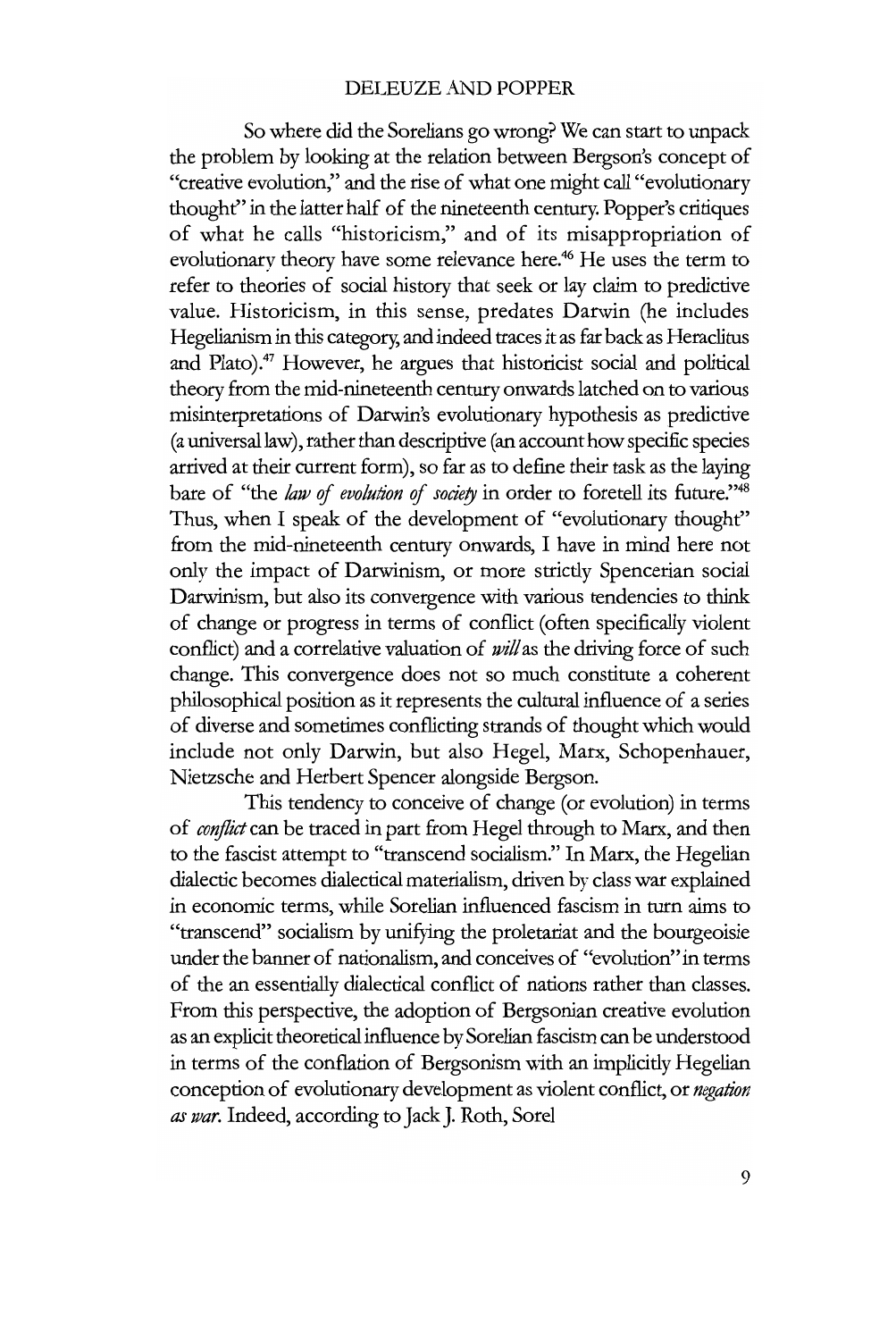saw a great similarity between Hegel and Bergson...both considered abstract understanding and discursive intelligence to touch only the surface of the real; they both had qualitative and dynamic conceptions of the spirit; and they were one in negating the substantialism and atomism which would isolate and fix the moments of the life of the spirit.<sup>49</sup>

Popper, in his turn, presents the dialectic as a form of creative evolution:

We can say that Hegel's world of flux is in a state of 'emergent' or 'creative evolution'; each of its stages contains the preceding ones, from which it originates; and each stage supersedes all previous stages, approaching nearer and nearer perfection.<sup>50</sup>

In this way Bergsonism is linked to the Hegelian roots of twentiethcentury totalitarian political practice that Popper identifies in *The Open Society and fis Enemies.*

At the same time, however, Popper also gives us the key to understanding the disjunction between "Bergsonian" fascism and Bergson's own apparent political leanings. Popper identifies Hegel's dialectical theory of bistorical development as essentially evolutionist (in the bistoricist, rather than properly Darwinian, sense), and as a corollary, any evolutionist theory as essentially Hegelian and dialecticalhence his reading of Bergson's concept of creative evolution as fundamentally Hegelian.51 Moreover he explicitly classifies both the extreme left (whom he identifies with Marxism) and the extreme right (whom he identifies with fascism per se) as having fundamentally dialectical conceptions of political "evolution": "the leftwing replaces the war of nations wbich appears in Hegel's bistoricist scheme by the war of classes, the extreme right by the war of races; both follow him more or less consciously."52 Indeed, if Popper's analysis is correct, fascism's conflation of race, land and nation reconfigures the class conflict of socialism as a conflict between nations, and in doing so has in fact returned to its Hegelian roots. Such an approach conceives of evolution as a teleological model of bistorical development (history as *progress),* wbich Popper dismissively sums up as "Hegel's hysterical bistoricism...the fertilizer to wbich modern totalitarianism owes its rapid growth."53. Thus for him,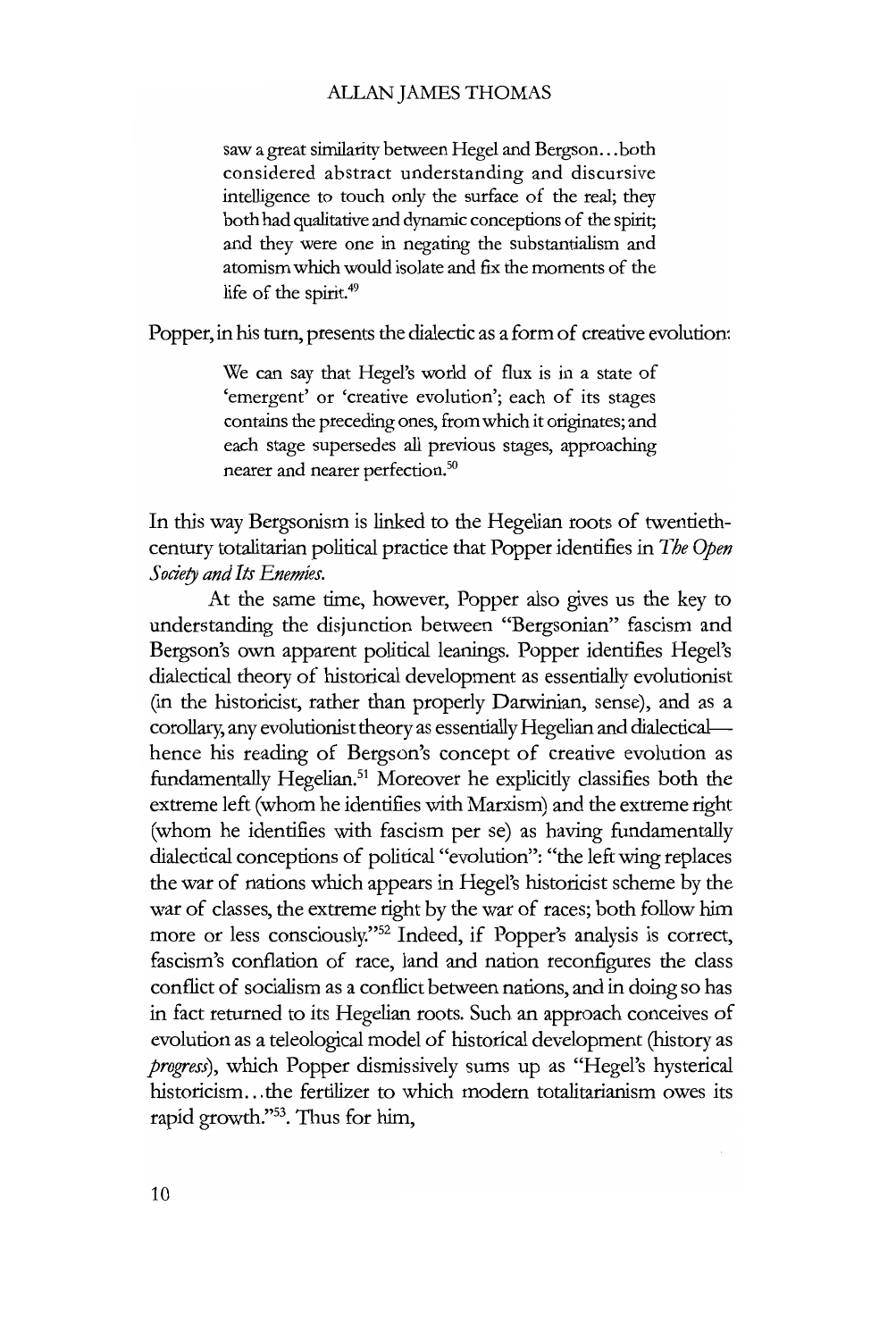#### DELEUZE AND POPPER

The transubstantiation of Hegelianism into racialism or of Spirit into Blood [in fascism] does not greatly alter the main tendency of Hegelianism. It only gives it a tinge of biology and *oE* modern evolutionism. The outcome is a materialistic and at the same time mystical religion *oE* a self-developing biological essence, very closely reminiscent *oE* the religion *oE* reative evolution (whose prophet was the Hegelian Bergson).<sup>54</sup>

The key slippage that allows Sorel and the Sorelians to appropriate Bergson's ideas in the service of violent revolution and totalising political ends takes place, I would argue, in their misconception of the organism in relation to Bergson's creative evolution (a misconception that Popper's understanding of Bergson shares.) If one looks at Sorel's application of the notion of "creative evolution" to class conflict, or the properly fascist application of Sorel's ideas to the conflict of races and nations, the organic metaphor is being applied to distinct individuals (individual classes, individual races, individual nations seen as *organicunities)* involved in whatis conceived of as an evolutionary battle for "the survival of the fittest," to use Herbert Spencer's phrase.<sup>55</sup> That is to say, their conception of evolutionary adaptation ultimately treats the organism as something separate and distinct from its environment, rather than continuous with it, and thereby thinks the continuous movement of evolution (adaptation) on the basis of static points. It therefore operates on the basis of the determined identity of either species/class/nation taken as "closed systems simply subjected to external forces and determinations"; in other words, it treats the organism as a closed whole.<sup>56</sup> To put it bluntly, in their thinking about creative evolution, though they were reading Bergson, they were thinking Spencer, and what this leads them to is a de-facto Hegelianism.<sup>57</sup>

This conflation of Bergson and Hegel (by both Popper and the Sorelians) requires a substantial misreading of Bergson, who in fact argues that change in the organism (evolutionary "movement'') expresses itself in and through a continuity of change in relations with its environment, of the ways in which they interact, in both directions. That is, any change in relations between *aspects* of the whole expresses itself in the transformation of the whole in its entirety.<sup>58</sup> Thus, as Deleuze points out, the organism can only be taken as analogous to the whole to the extent that *both* are open.59 In essence, the Sorelians' (and Popper's) mistake is to conceive of creative evolution as something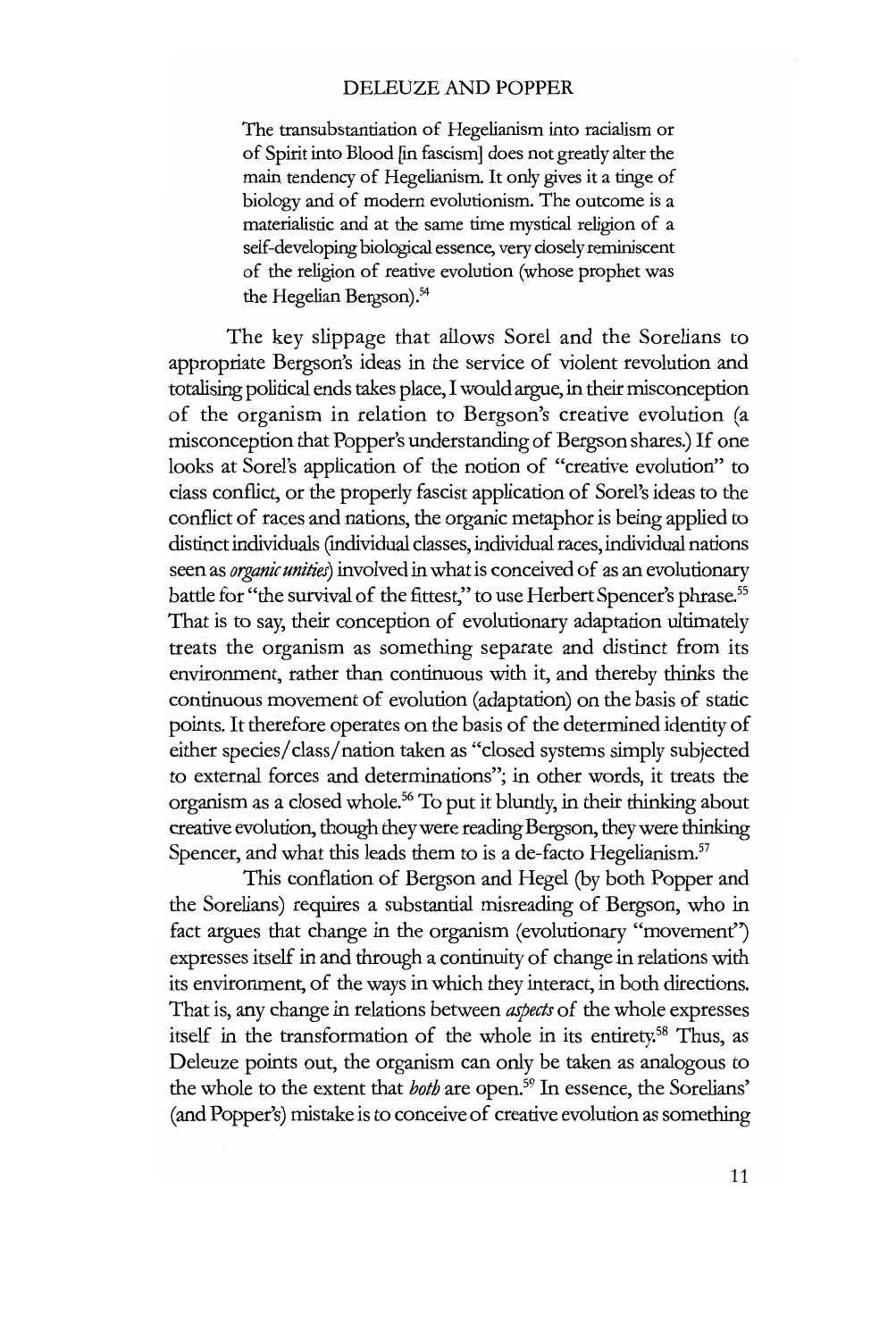which is expressed *in* the organism/species/class/nation-evolution as action upon closed, self-identical, actual entities-when it is more properly understood as something manifested only in terms of the continuous transformation of a stricdy vittual whole, of wbich the organism is only an open and "mobile section," to use Deleuze's terminology.<sup>60</sup>

## Where **Popper and Bergson** Agree

The danger Popper seeks to avert in bis critique of irrationalist and historicist predictions lies in the acts that are justified on their behalf. As Popper puts it,

> If you know, on the basis of historical prophecy, what the result of the social revolution must be, and if you know that the result is all that we hope for, then, but only then, can you consider the revolution with its untold suffering as a means to the end of untold happiness. But with the elimination of the historieist doctrine, the theory of revolution becomes completely untenable.<sup>61</sup>

If one holds to such prophetic doctrines, then no counterargument based on the human pain or suffering can sway you, since the endthe future your doctrine has determined—justifies the means. Impervious to criticism or evidence, such doctrine is necessarily irrational. The moral importance of a rationalist approach lays not in its ability to lead us to the "right" conclusions and actions, but in its capacity to help us limit the impact of bad conclusions and actions by subjecting them to criticism. In this sense, rationalism has a strictly negative power.

The key issue here—and the point on which Popper takes up a key Bergsonian position-is the necessary openness and unpredictability of the future. Bergson criticises both teleological and mechanistic philosophies for treating the "future and past as calculable functions of the present, and thus claim[mg] that *allisgiven."62* Inasmuch as the whole is given (eitherin relation to a pre-given goal, or as causally determined by its starting conditions and laws), there can be no real change, no production of the new or unforeseeable, since every moment is in some sense "given in advance." That is to say, for Bergson, both teleological and mechanistic determinism treat the whole as *closed.* Deleuze summarizes Bergson's position this way: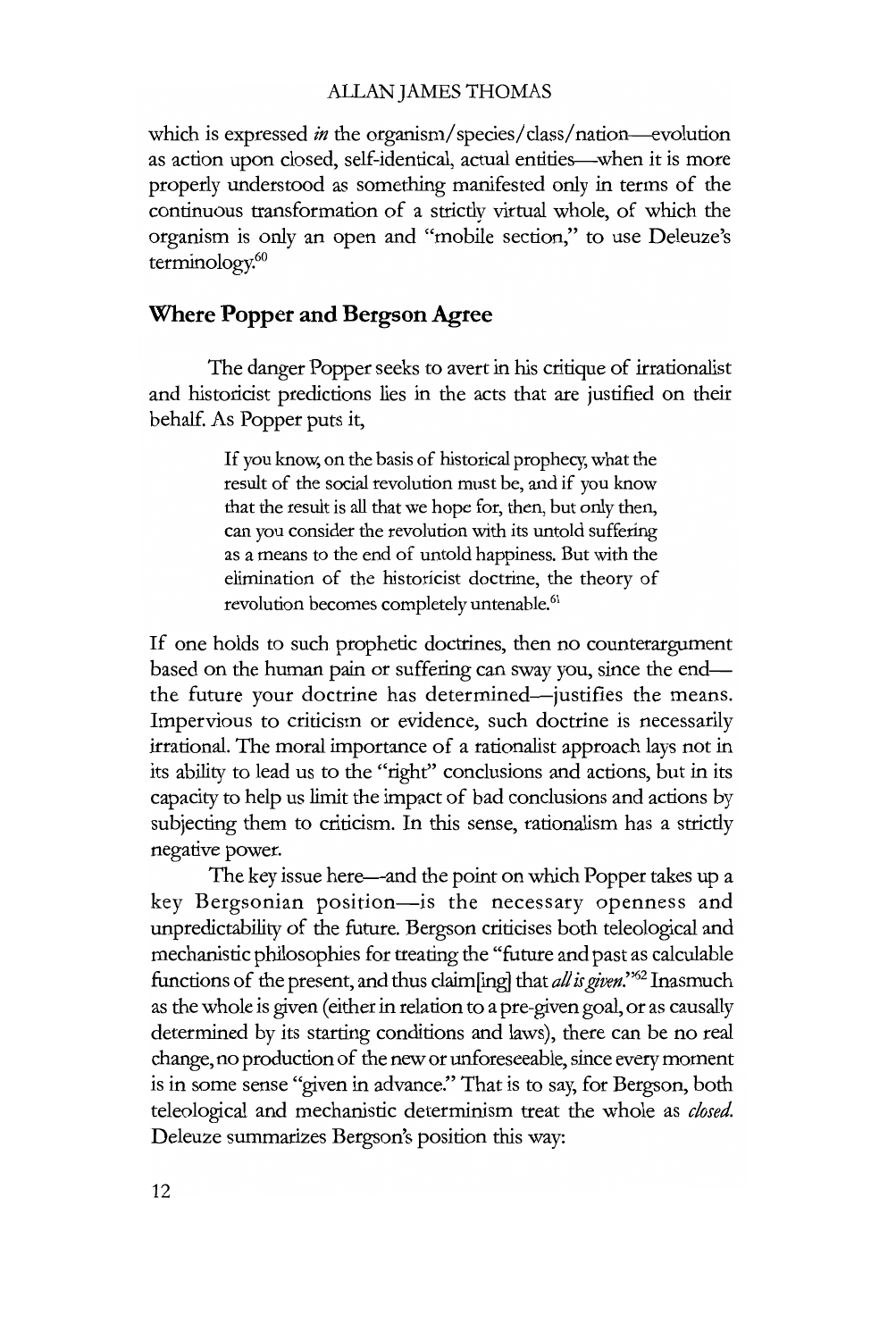The confusion of space and time, the assimilation of time into space, make us think that the whole is given, even if only in principle, even if only in the eyes of God. And this is the mistake that is common to mechanism and to fmalism [teleology]. The former assumes that everything is calculable in terms of astate; the latter, that everything is determinable in terms of a program: In any event, time is only there now as a screen that hides the eternal from us, or show us successively what a God or superhuman intelligence would see in a single glance.<sup>63</sup>

Popper's critique of historicism reaches very similar conclusions, with regard to both teleological modes of propheey (for which Hegel provides his example) and causally determinist ones (which is how he characterises Marxian economic determinism): they treat the future as closed, as if all were given in advance.

This similarity seems to me more than superficial or accidental. Popper notes that, in *The Poverty* of *Historicism,* he "only tried to show that historicism is a poor method; I did not try to refute it."64 In *The Open Universe,* he takes up the task of refuting not only historicism, but also deterministic prediction in all forms, including that of science. His arguments (which are too lengthy to summarize here) aim to refute determinism by showing that, although the past is determined, the future is necessarily undetermined and thus open.<sup>65</sup> In doing so, he comes to a characterisation of science that seems to me very close to Bergson's. While Bergson attacks both teleological and mechanistic manners of conceiving of the whole, of the universe, as given in advance, he by no means dismisses science, or the value of its findings. Rather, he sees science as dealing onlywith limited or closed "sets" (to use Deleuze's terminology), artificially abstracted from the openness of the whole by spatialising duration-thus treating change in time as equivalent to translation in space. He argues that this spatialising tendency is a necessary function of thought, perception and language, insofar as these are tools for abstracting or isolating something to act on from the unbroken continuity of change that he argues characterises real duration. This is the "cinematographic illusion,"<sup>66</sup> in which

> we take snapshots, as it were, of the passing reality; and, as these are characteristic of the reality, we have only to string them on a becoming, abstract, uniform and invis-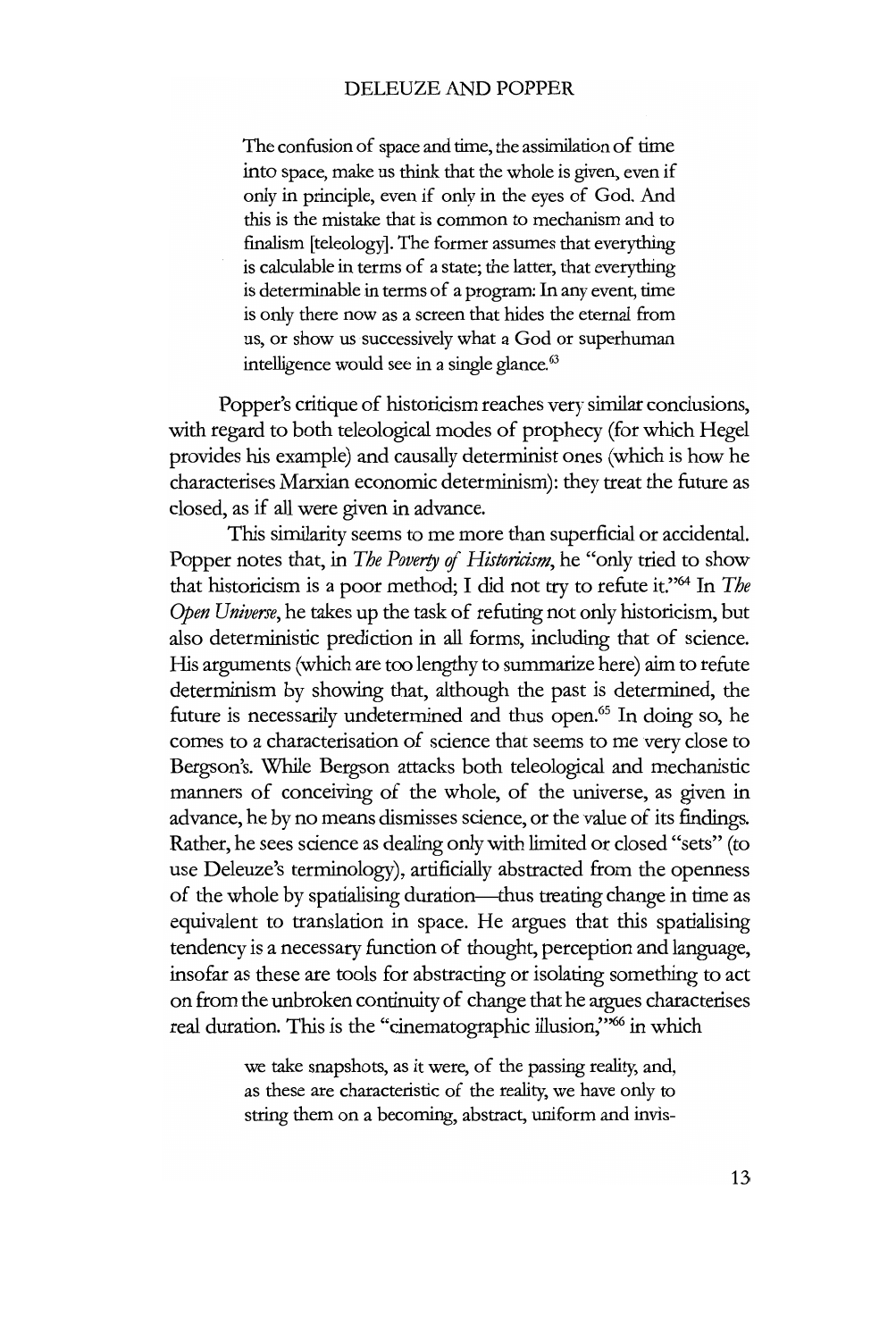ible, situated at the back of the apparatus of knowledge in order to imitate that which is characteristic of this becoming itself.<sup>67</sup>

This illusion is a pragmatic one, and one that is common to all life, inasmuch life is that which acts. Reality, for Bergson, is continuous change (that is to say, duration), but in order to act, life must perforce "cut out" static points from this continuity in order to act upon them:

> Our needs are, then, so many searchlights which, directed upon the continuity of sensible qualities, single out in it distinct bodies. They cannot satisfy themselves except upon the condition that they carve out, within this continuity, a bodywhich is to be their own and then delimit other bodies with which the first can enter into relation, as if with persons. To establish these special relations among portions thus carved out from sensible reality is just what we call *living.*<sup>68</sup>

The closed and limited systems that characterise the objects of science are cut out in precisely this manner, and are no more "false" than the bodies and objects we delimit for ourselves in order to act in the world. Such systems, or sets, or bodies serve a pragmatic and necessary function, but cannot provide an adequate characterisation of the whole as such: ''The real whole might weil be, we conceive, an indivisible continuity. The systems we cut outwithin it would, properly speaking, not then be *parts* at all; they would be *partial views* of the whole."<sup>69</sup> But if we mistake these "partial views" for "parts"-if we take our spatialised abstraction of reality for reality itself-we fall into the trap of thinking that the predictions we make successfully with regard to closed systems can be extended to the open whole as such. This is the error of positivist determinism, the error of regarding the whole as giveable in advance, even if only in principle.

This conception of science as dealing only with closed or limited systems-but never with reality as a whole-is very close indeed to what Popper has to say about science and its limits. He argues that

> the method of science depends upon our attempts to describe the world with simple theories: theories that are complex may become untestable, even if they happen to be ttue. Science may be described as the art of systematic over-simplification---the art of discerning what we may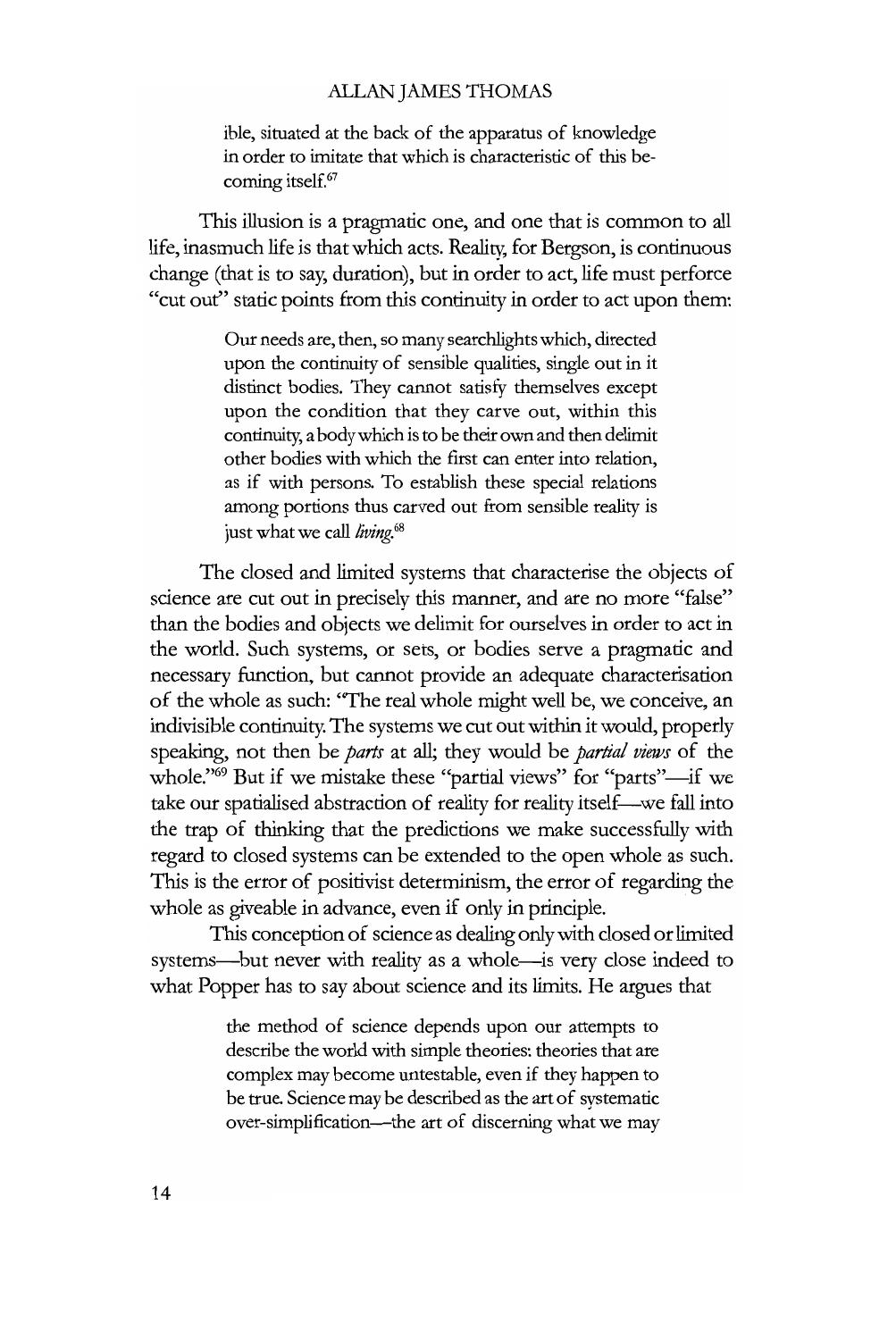### DELEUZE AND POPPER

with advantage omit....Our attempt to describe the world in terms of universal theories may be an attempt to rationalize the unique, the irrational, in terms of our selfmade universal laws...each step of approximation seems to describe a partial aspect of the world without which we could not understand the next.<sup>70</sup>

This notion of science as "the art of discerning what we may with advantage omit" corresponds closely with Bergson's treatment of science as that which deals with limited or closed systems. The "simplification" that science performs is not merely omission, but omission *to our advantage,* omission that gives us greater power to act upon the world by virtue of our (limited) models of it. Popper describes scientific theories as "nets designed by us to catch the world."71 In testing those theories (through attempts at falsification), we may get better nets, "yet they will never be perfect instruments to catch our fish, the real world. They are rational nets of our own making, and should not be mistaken for a complete representation of the real world in all its aspects."<sup>72</sup> Testing for falsification may lead to better theories, but those theories will never be fine enough nets to capture all of reality. To put it another way, it is possible to improve the pragmatic usefulness of our theories-to increase our power to act upon the world-but we cannot in principle or in fact devise theories which capture the whole, precisely as a function of its openness to the future. This openness, then, is fundamental to Popper's conception of science, and scientific methodology (and its limits); to his arguments in favour *oE* rationalism and its role in limiting immorality; to his critique of Hegelian evolutionary historicism, and thus to his implicit attack on Bergsonian philosophy as a variation on that Hegelian historicism. And that same openness is one of the fundamental tenets of Bergsonian philosophy.73

## Why **Popper is Not Bergson.**

Of course, Bergson and Popper's shared commitment to the openness of the future does not commit the latter to the former's proposal that it is duration *assuch* that escapes our nets. Although a full analysis of the divergence of their philosophical approaches belongs elsewhere, I would contend that the key point of difference lies in their analysis of the relations between past, present and future. Despite the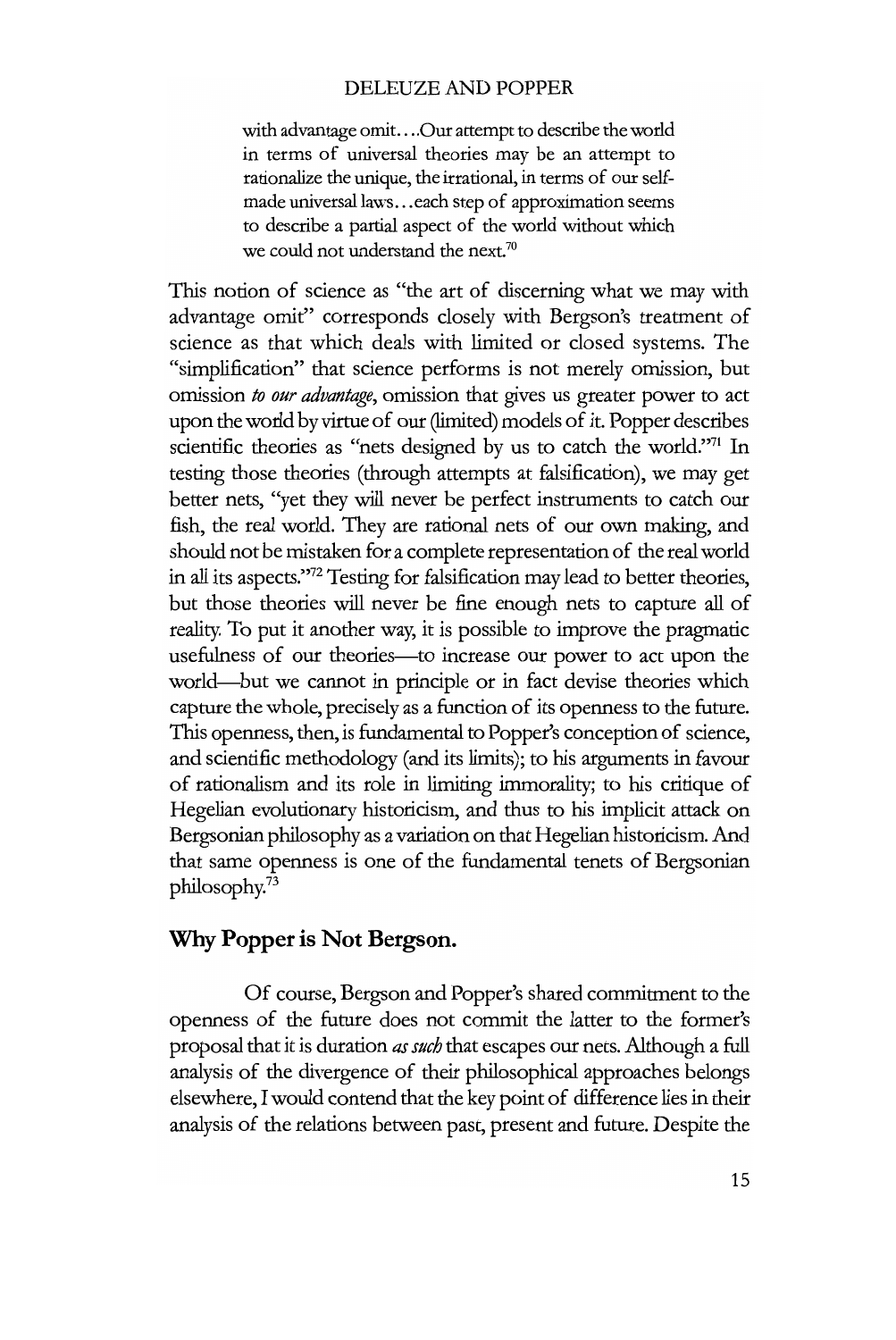fact that Popper finds it "crucially important to distinguish between the determined*pastand* the open*juture;'74* he has nothing to sayabout how it is that the future becomes the past, how the undetermined becomes determined.75 That is to say, Popper does not deal with the present as such, with the mobile point at which past and future meet. Bergson's treatment of duration, memory, the nature of the open whole, on the other hand, are fundamentally entwined with his analysis of the paradoxical relation of the present to both past and future. As he points out, "nothing *is* less than the present moment, if you understand by that the indivisible limit which divides the past and future. When we think this present as going to be, it exists not yet, and when we think it as existing, it is already past."76 In particular, problems arise when we consider how it is that the present becomes the past. If present and past are different in kind (which would be a "commonsense" position), then there is no way for the present to pass, to become past, and duration ceases to be real (time stops). If, on the other hand, present and past are continuous and undivided, the present is always and already 'in the past' at the very moment it is present. I would argue that much of what is so foreign and alien in Bergson's work to a Popperian perspective-despite their shared commitment to the openness of the future-arises out of Bergson's analysis of these paradoxes of the present.

Despite this key divergence, given their belief in the openness of the future that they share, the question arises of whether there is a sense in which Bergson and Popper's respective philosophies might be said to at least overlap, or complement each other. Although Popper gives metaphysical speculation (such as Bergson's) no particular value in its own right, he does note in *Conjectures and Refutations* that it can play a productive role within a strictly scientific and rational methodology, although this is by no means necessary or inevitable. Within his framework, the "scientificity" or "rationality" of hypotheses or statements does not derive from their content, but rather from the *process*of falsification or critique one subjects them to. Evenmetaphysical statements can play a valid part in this process, to the extent that they prompt the investigation of other, genuinely testable and falsifiable hypotheses.77 Given that Bergson sees science and metaphysics merely as "two opposed although complementaryways of knowing;'78 it might be tempting, then to see his "intuition" simplyas a means of inventing new metaphysical statements, or "myths" that might prompt new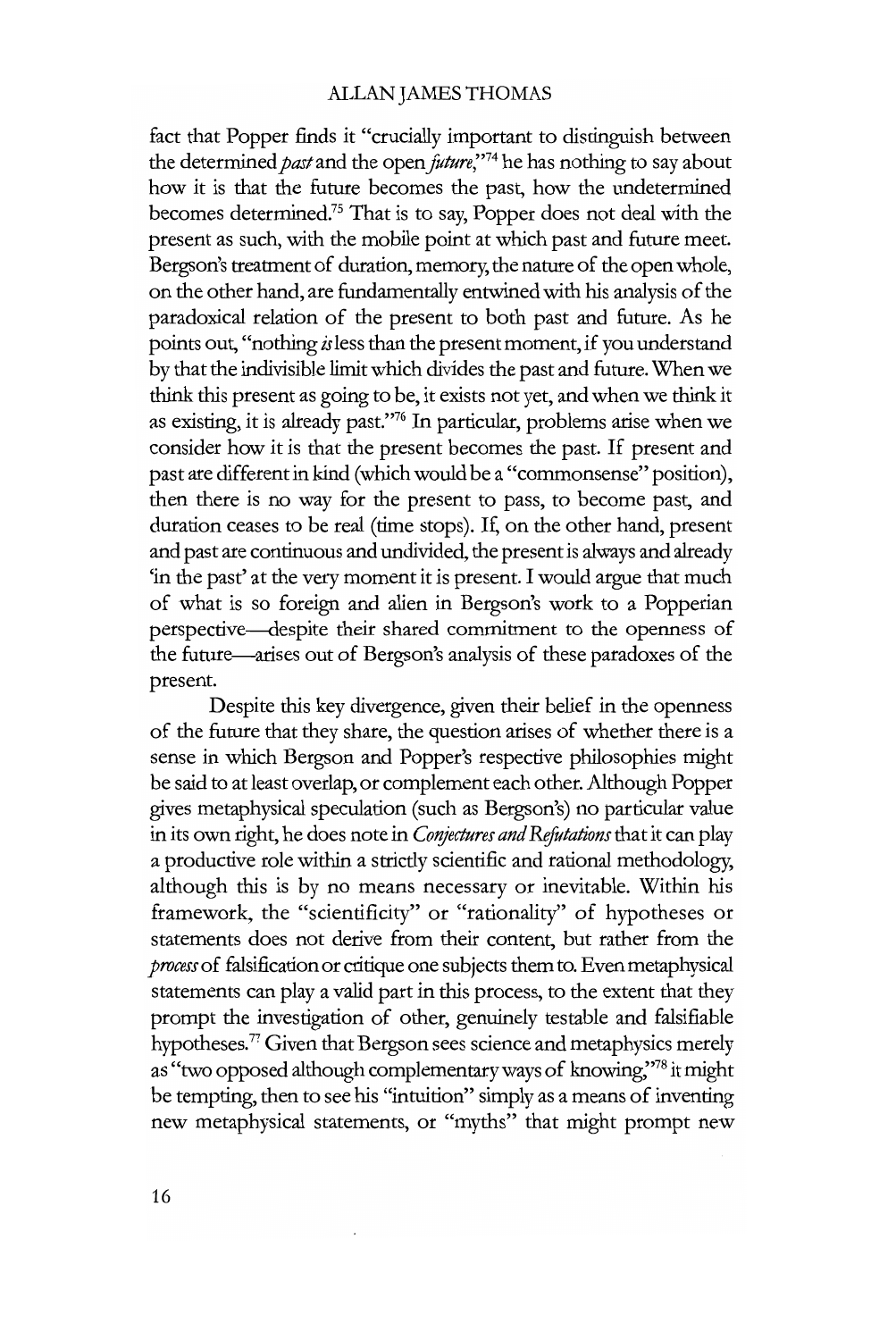directions for properly rational or scientific critique and testing. However, such a proposal would be deeply flawed, even on Bergson's terms. Even if we allow the intuitive grasp of real duration that Bergson proposes as a given, by his own argument there is no way for any such intuition to be communicated without spatialising its grasp of real duration. As he points out, "whether we would think becoming [that is to say, duration], or express it, or even perceive it, we hardly do anything else than set going a kind of cinematograph inside us...the mechanism of our orclinary knowledge is of a cinematographical kind."79 If this is the case, then any attempt to think about the duration one grasps intuitively-let alone communicate it-will of necessity turn it into a spatialized reduction of itself. No matter what metaphorical or poetic resources one is able to drawon to communicate one's intuitive insight to someone else, that act of communication will always take place in language, and thus always be "cinernatographie" in nature. Intuitive insight can thus never become "raw materials" for rational critique or science, *because they can never be communicated*, even as "myth."

It seems worth pointing out at this point that Popper's distinction between "rational" and "irrational" does not coincide completely with Bergson's distinction between "intuition" and the "cinematographic" products of language, thought and perception. Clearly, for Popper, language can saymany irrational things, as weil as being used for rational discussion, but for Bergson, language can say nothing of intuitions at all. As a result, any irrationally (that is to say, dogmatically) held belief, philosophy, claim, or statement may certainly be subject to Popper's criticisms-but any intuition of real duration *as Bergson dejines it,* is not, and cannot be, subject to the same, becausewhatever an intuition might be, it cannot be a belief or an idea or a philosophy (since the latter are all functions of "cinematographic" thought), nor can it be a claim or a statement, let alone a political program (since they are all dependent on being expressed in "cinernatographie'" language). <sup>80</sup> In Bergson's terms, intuition *as such* must always remain a "private matter." By the same token, however, it can never be used as the basis for any social or political action either. This underlines my argument that Popper's accusation of irrationalism misses its mark with regard to Bergson, but it also precludes Bergsonian intuition from playing even a marginal role in Popperian rational discussion.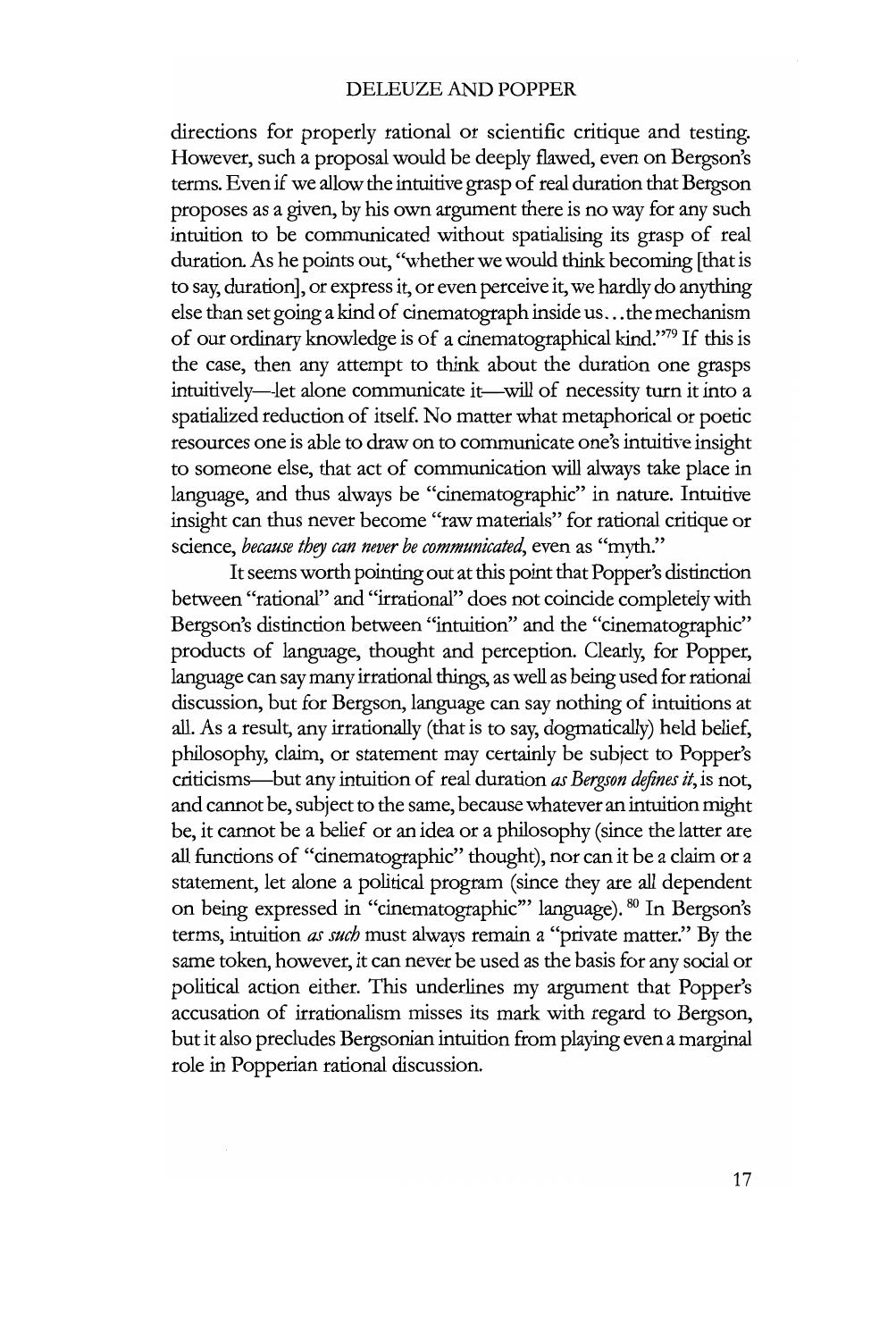## **Deleuze Runs Away**

This, finally, brings us back to Deleuze. The bulkof my argument so far has been devoted to showing that Popper's accusation that Bergson's philosophy is Hegelian, and thus irrationalist, is based on the false assumption that Bergson's "creative evolution" is a variation of Hegel's evolutionary historicism. In fact, the premise on which Popper bases his attack on historicism (that the future is open) is the very same basis upon which Bergson develops his philosophical framework (the whole is open). In short, if my argument is convincing, the weight of Popper's accusation no longer falls on Bergson's shoulders, and as a result it no longer falls on Deleuze's either-at least to the extent that Deleuze cannot be accused of irrationalism on the basis of his Bergsonism. However, the quotations with which I began this essay imply a far more direct way of targeting Deleuze. If rationalism is can be summarised as a willingness to "sit down and talk it through," then Deleuze's and Guattari's comment that every philosopher "runs away" from discussion suggests rather strongly that their conception of philosophy is one that Popper would not hesitate to call irrational and dangerous.

Of course, one can alwaysinvert the accusation: from Deleuze's (and Guattari's) perspective, whatever Popper's rationalism is, it is *not* philosophy, and those who engage in it are not philosophers. The reference to philosophers 'running away' from discussion comes in the context of their definition of philosophy as the creation of concepts.81 Discussion, or criticism, or agreement, have nothing to do with philosophy in this sense, because philosophy creates while discussion or debate can only repeat or negate (Is it right? Is it wrong?). The Deleuzian philosopher's question is ''What can I do with it? What new weapons can I make?"<sup>82</sup> Even in his work in the history of philosophy, Deleuze's approach is not to clarify or explain or critique his subject, but to "give birth to monsters."<sup>83</sup> To sit down and talk it over, to criticize, is to turn philosophy into a contest of "rival opinions at the dinner table."84 Consensus or argument can only dispute, negate orlimit, and never create: it is a purely negative and reactive conception of philosophy. As Deleuze puts it, "All these debaters and communicators are inspired by *ressentiment."85*

This emphasis on philosophy as creative can certainly be linked to the ontology of difference, and thus of creativity, that Deleuze takes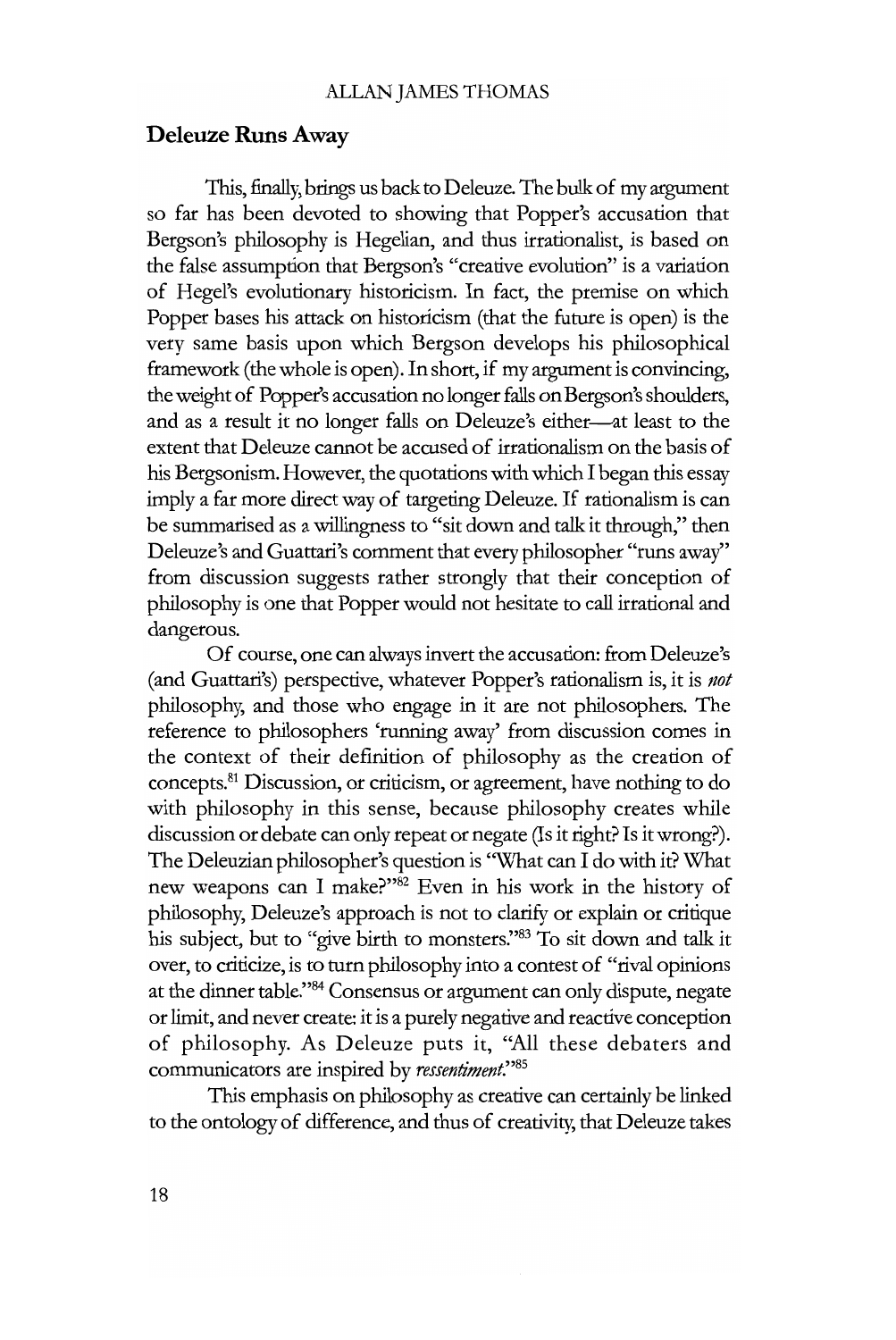up from Bergson.<sup>86</sup> Like Bergson, he accords science an equal, though distinct, value to that of philosophy (as a creator of functions, rather than concepts; art, on the other hand, creates affects.) Thus, as Paul Patton puts it,

> scientific functions refer to bodies and states of affairs while philosophical statements express pure events. This implies that philosophy does not provide discursive knowledge of the kind provided by the sciences. In particular, it does not provide proof of its claims in a manner that may be disputed from the standpoint of facts or even from that of another concept. A philosophical concept cannot be disproved, it can only be discarded.<sup>87</sup>

Thus it would seem that, in "running away" from discussion to create, the Deleuzian philosopher does indeed leave the field that Popper wishes to claim for rationality, the plane on which science creates its functions, and camps upon a different territory, a different plane. But this plane seems to be precisely that which Popper would call that of irrationalism.

I noted in my introduction that both Deleuze and Popper share a concern and interest in the political implications and effects of philosophy. As I've suggested, the political significance of rationalism for Popper has little or nothing to do with any attempt to reach agreement or consensus. His rationalism is pragmatic, realist and limited, and aims at a strictly negative relation to politics. That is to say, it proposes no positive scheme or plan or action, no model of "the people;' or their rights, beyond that of maximising one's negative freedom, freedom from the schemes and designs of others. Its only *necessary* outcome is the limitation of immorality, by preventing the dogmatic application of theories or programs of action regardless of the views of others, and of the harm it may cause them. Deleuze's conception of the relation of philosophy to politics is rather different. According to Paul Patton, "Deleuze and Guattari see the invention of concepts as a means of breaking with self-evidence"-a way, one might say, of freeing thought from its cinematographic trap.<sup>88</sup> A concept extracts from the actual what they call "the event"; that which is neither *an* event-"what happened"-nor the abstract and eternal (Platonic) concept of actual things or states of affairs. The event, as virtual, "is actualised or effectuated whenever it is inserted, willy-nilly; into astate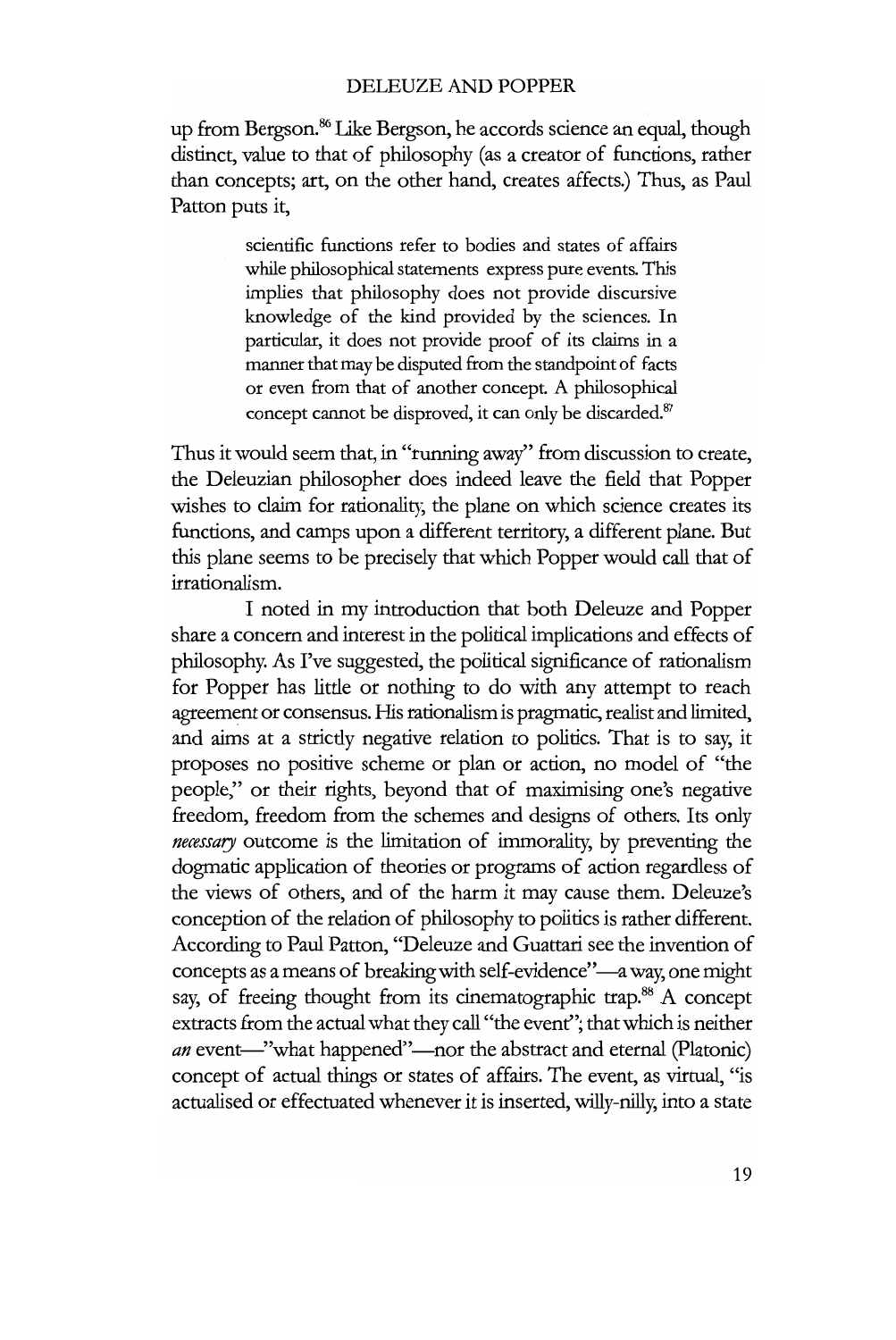of affairs; but it is *counter-effectuated* whenever it is abstracted from states of affairs so as to isolate its concept."89 Philosophy, as the creator of concepts, extracts or frees the event from things, the actual, from what happens: "to the extent that the pure event is each time imprisoned forever in its actualisation, counter-actualisation liberates it, *always for other times.*"<sup>90</sup> But what has this to do with politics?

Deleuze says of the events of May '68 that "we're told revolutions go wrong, or produce monsters in their wake: it's an old idea, no need to wait for Stalin, it was already true of Napoleon, of Cromwell. To say revolutions turn out badly is to say nothing about people's revolutionary becoming."<sup>91</sup> I would unpack the final sentence of this quote like this: to say that actual revolutions turn out badly is to say nothing of people's revolutionary becoming, of the revolution as virtual event, as pure event. To the extent that one is able to countereffectuate an actual revolution (Stalin, Napoleon, Cromwell) to find its concept, one liberates the event from its entrapment in the actual, the political, the violent, and the monsters that follow, in favour 'other times'. Philosophy understood as the creation of concepts is not concerned with the attempt to limit the *actua/violence* and immorality *oE* the revolution, and the monsters we suffer in its wake (whichever revolution it may be)-that is to say, with the negative but actual freedom of Popper's rationalism. Rather, it seeks its relation to the political in the positive creation of the concept, the counter-effectuation of the virtual event as "the contour, the configuration, the constellation of an event to come."92 When Deleuze and Guattari thus come to speak of a "people yet to come" on the final page of *What is Philosophy?*<sup>93</sup> it seems to me that this is not a reference to some future (i.e. possible) social or political organisation, but rather the giving over, here and now, of the human to the *impossibility* of actual community, of just politics, of humanity, as the *condition* of community; the unavowable community; the ethical community. Deleuze flees discussion, critique, a rationality modelled on the methods of science in order to create 'the constellation of an event to come'—not an event that will come, not a *possible* event, but rather the impossibility of the event, the impossibility of the people, *here and now,* impossible in the same sense death is impossible:

> Every event is like death, double and impersonal in its double....'For in it I do not die. I forfeit the power of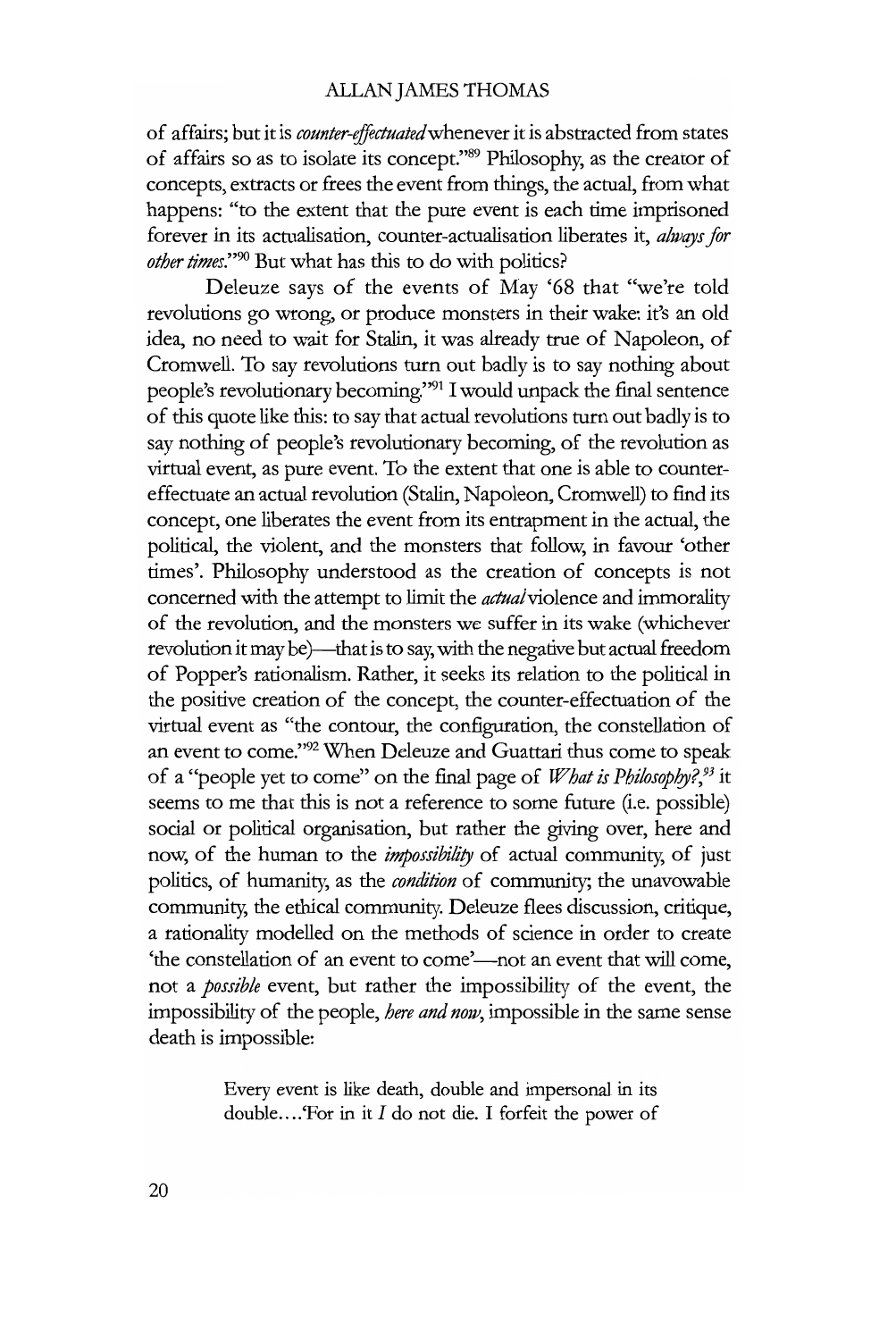#### DELEUZE AND POPPER

dying. In this abyss they [on] die—they never cease to die, and they never succeed in dying.'

How different this 'they' is from that which we encounter in everyday banality. It is the 'they' of impersonal and pre-individual singularities, the 'they' of the pure event wherein  $it$  dies in the same way that  $it$  rains. The splendour of the 'they' is the splendour of the event itself.<sup>94</sup>

## **Popper's Infinite Conversation**

It appears that there is no chance of Popper and Deleuze sitting down to talk. Deleuze's creation, it seems, is Poppers irrationalism. Popper seeks the limitation of actual immorality, of the actual suffering of you and I, in a polities of negative freedom. Deleuze's ethics, bis politics, lies the creation of concepts for the "they" who never cease to come, and never succeeds in coming. But perhaps, after all, there is a faint echo of this coming in Popper. Rational discussion is actual, part of the realm of action, politics, of the violenee it seeks to limit and forestall in this world. But the founding aet of Popper's rationalism is precisely the decision at every moment not to kill, not to act, to speak first, and to keep speaking. This is the only necessary outcome of rational discussion: to keep speaking, endlessly, infinitely, to extract from the world of action a pause in killing, endlessly extended towards an open future, a time 'yet to come'. The infinite conversation as the counter-actualisation of the event of death: not morality (as Popper says), but as (impossible) ethies in favour, not of an actual humanity (the monsters in the wake of revolutions), but of a people yet to come.

> Of what do you complain, silence without origin? Why come here to haunt a language that cannot recognize you? What draws you among us, into this space where the brazen law has forever asserted itself? Is it you, that plaint not yet heard?95

> > **RMIT** *Universaity*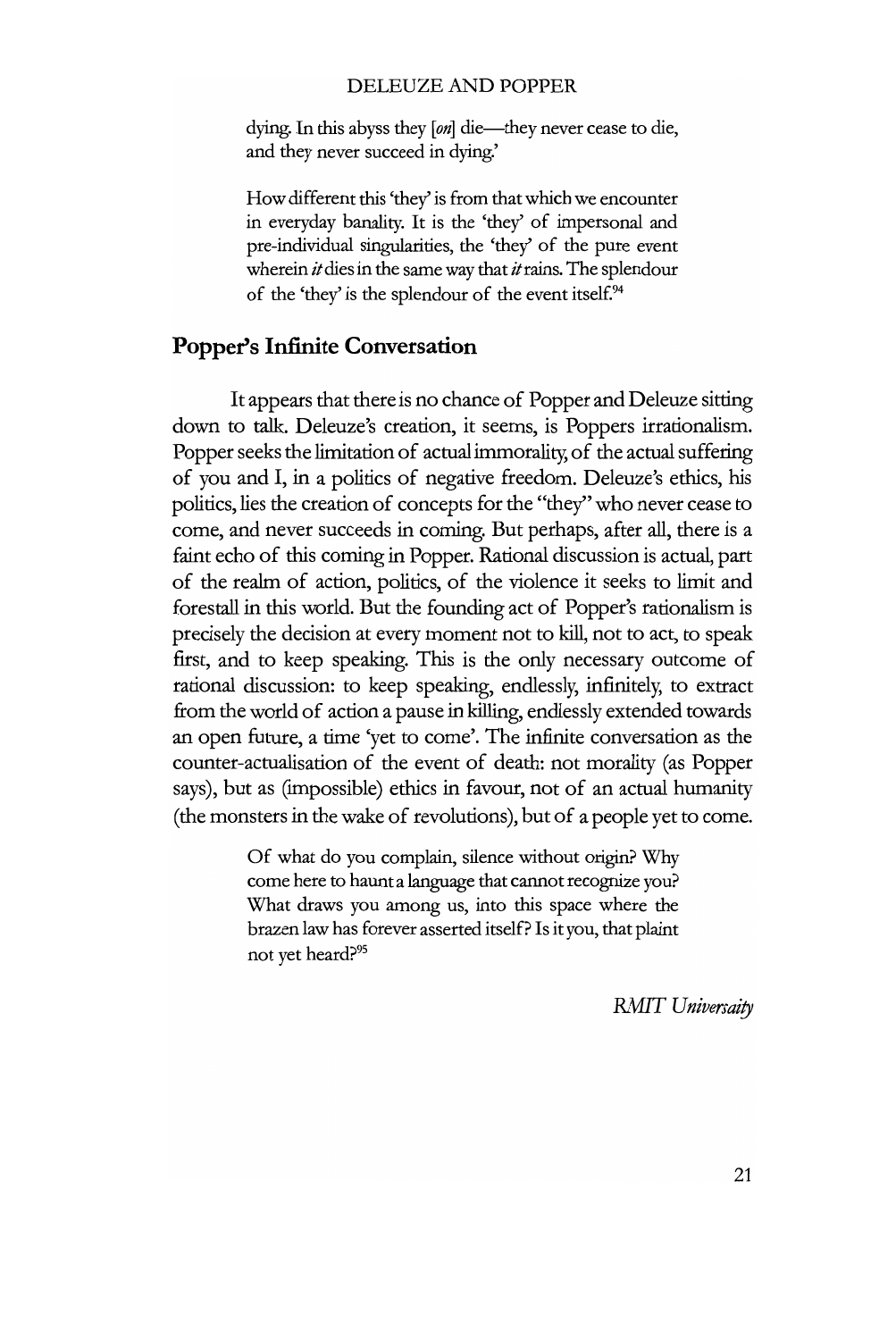## **Notes**

<sup>1</sup> Karl Popper, *The Open Society and Its Enemies*, vol. 2, The High Tide of Prophecy: Hegel, Marx, and the Aftermath (London: Routledge Classics, 2003),249.

<sup>2</sup> Gilles Deleuze and Félix Guattari, *What Is Philosophy?* ed. Lawrence D. Kritzman, trans. Hugh Tomlinson and Graham Burchall (New York: Columbia University Press, 1994), 28.

<sup>3</sup> "What I detested most was Hegelianism and the dialectic." Gilles Deleuze, *Negotiations* 1972-1990, trans. MartinJoughin (New York: Columbia University Press, 1995), 6.

4 "I neither could nor wished to spend unlimited time upon deep researches into the history of a philosopher [Hegel] whose work I abhor." Popper, *The Open Society*, 1961 Addenda, 446.

<sup>5</sup> Popper, *The Open Society*, Addenda, 445.

<sup>6</sup> Michael Hardt offers a useful analysis of the starting point for this escape in his chapter on Deleuze's early work on Bergsonian ontology: See Michael Hardt, *Gi/les Deleuze: An Apprenticeship in Phi/osophy* (Minneapolis: University of Minnesota Press, 1993), 1-25.

7Hegel and Marx are the focus of the second volume of this work; the first is devoted largely to Plato.

<sup>8</sup> Popper, *The Open Society*, 248.

<sup>9</sup> Ibid, 249. <sup>10</sup> 1bid, 250.  $11$  Ibid.  $12$  Ibid.  $13$  Ibid.  $14$  Ibid. <sup>15</sup> 1bid, 252. <sup>16</sup> Ibid, 264. <sup>17</sup> Ibid, 260. <sup>18</sup> 1bid, 260-261. <sup>19</sup> 1bid, 263.

 $20$  It is worth emphasizing again that Popper has little to say directly about Bergson; the claims I refer to are made by Popper with regard to Hegel, and only indirectlywith regard to Bergson inasmuch as Popper identifies him as an Hegelian.

<sup>21</sup> For a good introduction to its complexities, see Sanford Schwartz, "Bergson and the Politics of Vitalism," in *The Crisis in Modernism: Bergson and the Vitalist Controversy*, ed. Frederick Burwick and Paul Douglas (Cambridge: Carnbridge University Press, 1992), 277-305.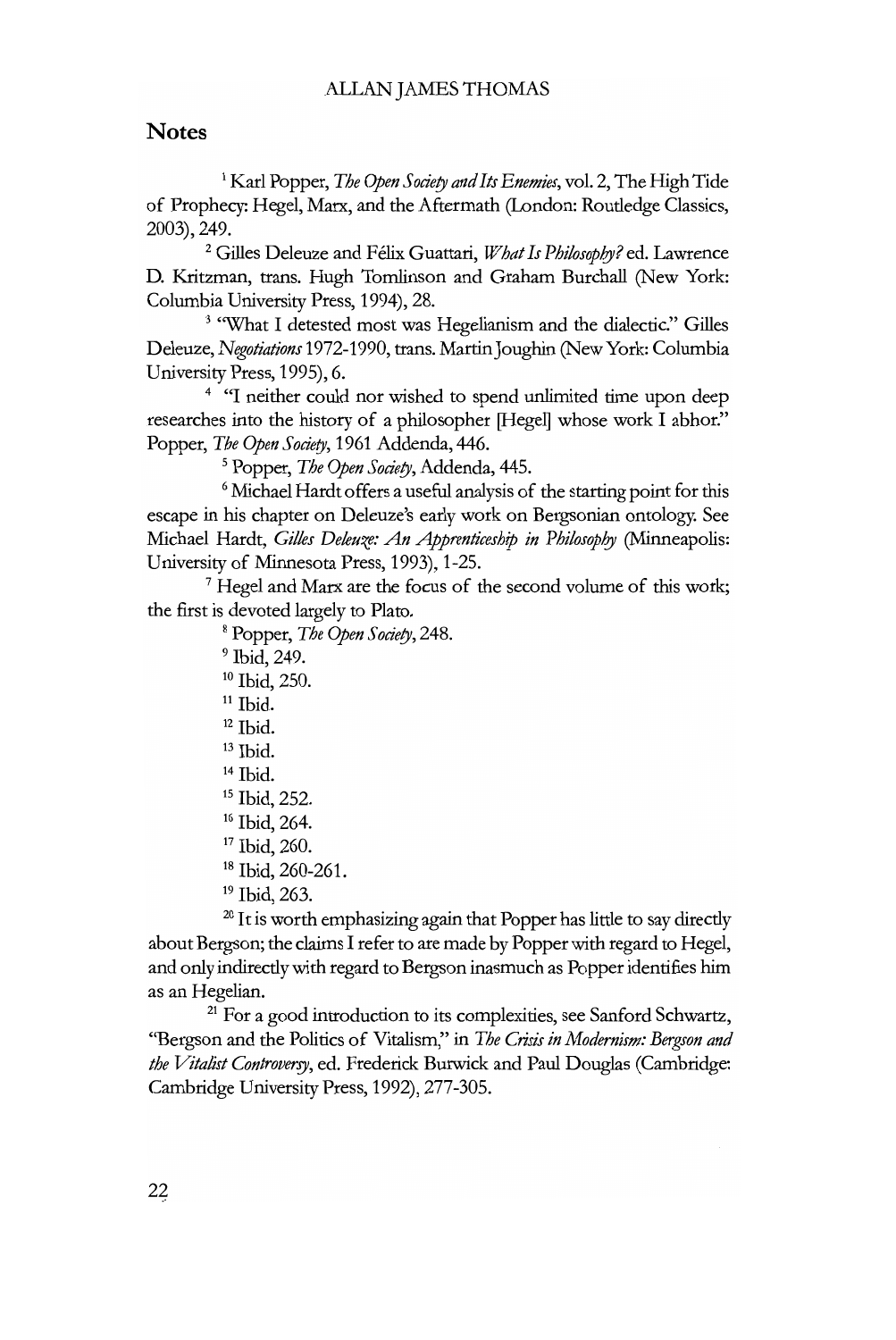$22$  This is particularly so in the period of Bergson's greatest prominence, roughly from the last years of the nineteenth century, through to the early 1930s.

<sup>23</sup> Zeev Sternhell, *Neither RightnorLejt: Fascistldeology in France,* trans. David Maisie (princeton: Princeton University Press, 1986), 11.

<sup>24</sup> Georges Valois was one of the leaders and founders of the *Cahier du Cercle Proudhon,* a publication of the Sorelian nationalist right, founded in 1911, and of the *Faisceau,* itself one of the major French fascist organizations of the 1920's,which advocated an anti-liberal, anti-democratic and corporatist synthesis of nationalism and socialism.

<sup>25</sup> Sternhell, *Neither Right nor Left*, 9.

<sup>26</sup> Ellen Kennedy, "Bergson's Philosophy and French Political Doctrines: Sorel, Maurras, Peguy and De Gaulle," *Government and Opposition* 15, no. 1 (1980), 77-78. For Sorel's own comments on the significance of Bergsonian philosophy to his political thought, see: Georges Sorel, "Letter to Daniel Halevy;" in *Reflections on Violence* (New York: Collier Books, 1972), 28- 29,46-49,52.

<sup>27</sup> Most particularly on *Creative Evolution;* see, for example, Georges Sorel, "Études Et Critiques: L'évolution Créatrice," *Le Mouvement socialist*, no. 191, 193-194, 196-197 (1907-1908).

<sup>28</sup> Georges Sorel, *Reflections on Violence*, trans. T.E. Hulme and J. Roth (New York: Collier Books, 1972).

<sup>29</sup> Kennedy, "Bergson's Philosophy and French Political Doctrines," 78. She is referring to an interview with Bergson by Jacques Morland, published in *L'Opinion* in which Morland describes Sorel as *"un disciple de* M. *Bergson."* Reprinted in Henri Bergson, *Melanges,* ed. Andre Robinet (paris: Presses Universitaires de France, 1972), 940.

<sup>30</sup> Allce Yaeger Kaplan, *Reproductions* of *Banality: Fascism, Literature, and French IntellectualLift* (Minneapolis: University of Minnesota Press, 1986),59.

<sup>31</sup> Charles F. Delzell, "Fascism in Italy: Origins and Ideology," in *On the Origin and Evolution* of *European Fascism* (Claremont, CA: The Family of Benjamin Z. Gould Center for Humanistic Studies, 1995).

<sup>32</sup> Jack J. Roth refers to the existence of a "Sorelian left" and a "Sorelian right," the left being largely defmed in terms of vary degrees of attachment to socialism and syndicalism, the right by their nationalism.Jack J. Roth, *The Cult*of *Violence: Sorelandthe Sorelians* (Berkeley: University of California Press, 1980), 120. Sorel himself was at times equivocal about the nationalism of the right, without ever rejecring it as such. It is worth keeping in mind, then, that the "Sorelian" fascist synthesis of left and right might be more aptly attributed to the Sorelians than to Sorel himselt: Thus Allce Yaeger Kaplan makes the point that "any link between Sorel and fascism is much clearer in Sorel's disciples than it is in Sorel's own writings" (Kaplan, *Reproductions* of *Banality,* 60).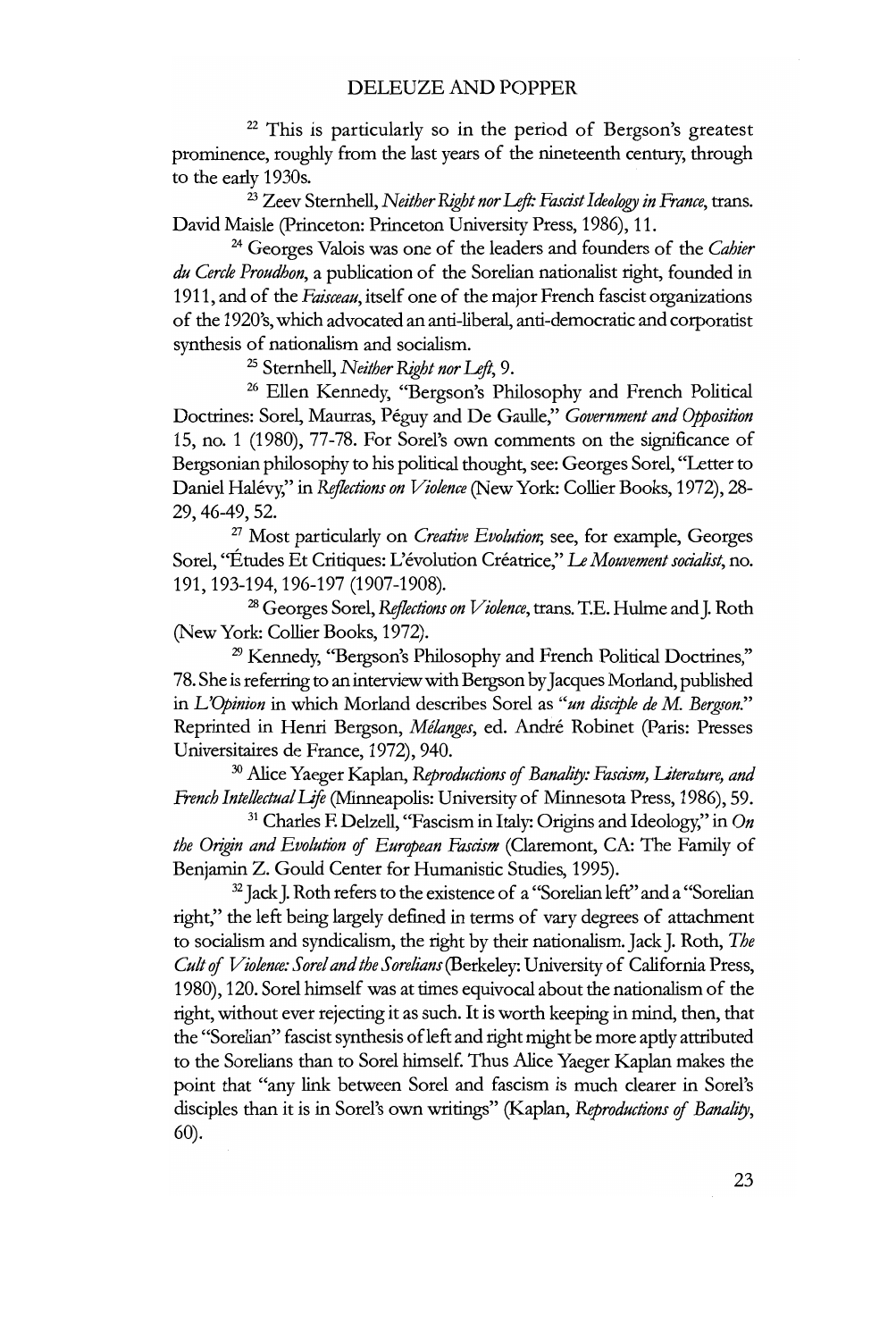<sup>33</sup> Henri Bergson, *The Creative Mind: An Introduction to Metaphysics* (New York: Citadel Press, 1992), 37.

<sup>34</sup> "It is what Bergson ultimately aims to do: to give modern science the metaphysic wbich corresponds to it, as one half lacks the other." Gilles Deleuze, *Cinema* 1: *The Movement-1mage,* trans. Hugh Tomlinson and Barbara Habberjam (Minneapolis: University of Minnesota Press, 1986), 7.

<sup>35</sup> Sternhell, *Neither Right nor Left*, ix-xvi.

<sup>36</sup> For example, Sorel writes that "Bergson has taught us that it is not only religion which occupies the profounder region of our mental life; revolutionarymyths have their place there equallywith religion." Sorel, ''Letter to Daniel Halévy," 52.

<sup>37</sup> Henri Bergson and Gilbert Maire, "Bergson à G. Maire," *Cahiers du Cercle Proudhon 11,* March-April (1912): n.a.

<sup>38</sup> Kennedy, "Bergson's Philosophy and French Political Doctrines," 80.

<sup>39</sup> George Sabine, *A History* of *Political Theory,* 3rd ed. (New York: Holt, Rinehart & Winston, 1961). Quoted in Kennedy, "Bergson's Philosophy and French Political Doctrines;' 76.

<sup>40</sup> Sternhell, *Neither Right nor Left*, 78-79.

<sup>41</sup> Kennedy, ''Bergson's Philosophyand French Political Doctrines," 76. She is referring to Julien Benda, *The Treason of the Intellectuals* (New York: Norton, 1969). Popper's brief reference to this work as Benda's "great book" suggests the possibility that bis views on Bergson may be in part influenced by Benda's own critical perspective. Popper, *The Open Society,* Addenda, 445.

<sup>42</sup> Kennedy, ''Bergson's Philosophy and French Political Doctrines," 79.

<sup>43</sup> For example, in 1922 he was appointed President of the 'International Commission of Intellectual Co-operation' set up by the League of Nations. Keith Ansell Pearson and John Mullarkey, "Chronology of Ufe and Works," in Henri Bergson: *Kry Writings,* ed. Keith Ansell Pearson and John Mullarkey (New York & London: Continuum, 2002), x.

<sup>44</sup> This takes place in an address given to *theAcadimie des SciencesMorales et Politiques*in late 1914, although in this case, it is the First World War that is in question, and Bergson identifies Hegel not as a cause of militarism, but as a source of theoretical justification for it after the fact: "Germany, fmally having become a predatory nation, invokes Hegel as witness" (Henri Bergson, *The Meaning* of *War: Lift andMatterin Conflict* [London: T. Fisher Unwin, 1915], 6. This work can be accessed from the 'Project Gutenberg' site, at http:// gutenberg.org/etext/1711).

<sup>45</sup> Henri Bergson, *The Two Source of Morality and Religion*, trans. R. Ashley Audra and C. Brereton with the assistance of W. Horsfail Carter (Westport, CT: Greenwood Press, 1974). According to George Soros, Popper actually adopted the phrase 'the open society' from this work, wbich makes bis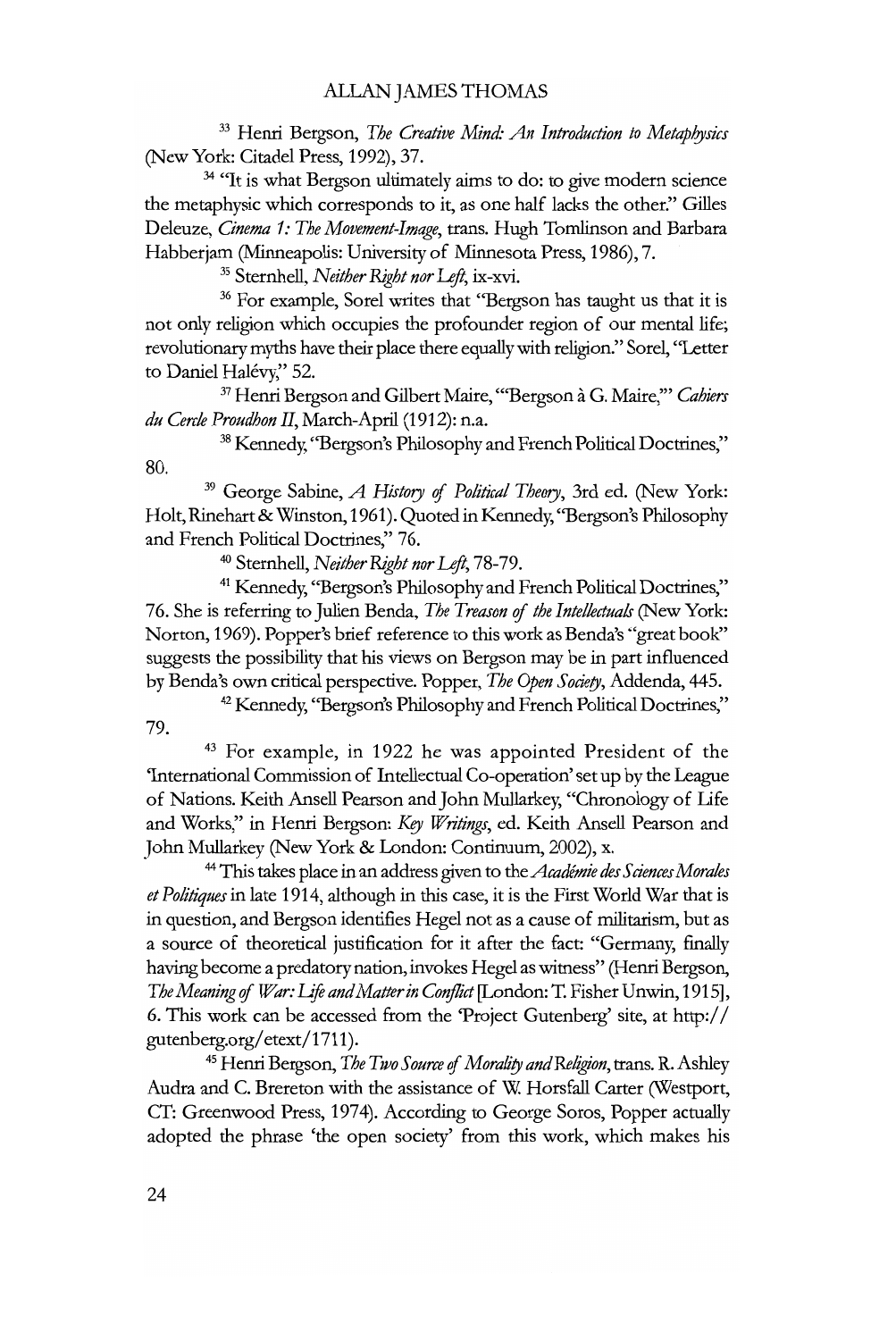alignment of Bergson with the open society's enemies somewhat mystifying, unless one assumes that Popper sees a radical conceptual break between Bergson's final work and all that came before. However, Popper never actually says this, and nor do I think it a sustainable claim to make with regard to Bergson's work. George Soros, "The Capitalist Threat," Atlantic Monthly 279, no. 2 (1997): 45.

<sup>46</sup> This critique is the explicit subject matter of *The Poverty of Historicism*, but it is a topic that arises regularly throughout much of his work. Karl Popper, *The Poverry* of *Historicism* (London & New York: Routledge, 2002).

<sup>47</sup> Popper, *The Poverry* of *Historicism,* xiii.

<sup>48</sup> Ibid, 97-108.

<sup>49</sup> Jack J. Roth, *The Cult of Violence: Sorel and the Sorelians*, 96.

<sup>50</sup> Popper, *The Open Society*, 37. Just in case the reader doesn't pick up the allusion to Bergson here, Popper footnotes the sentence to make it unequivocal, and goes on to say that "It appears that the Hegelian character of this work *[Creative Evolution]* is not sufficiently recognized; and, indeed, Bergson's lucidity and reasoned presentation of his philosophy sometimes makes it difficult to realize how much his philosophy depends on Hegel. But if we consider, for example, that Bergson teaches that the essence is change...then there remains little doubt." Popper, *The Open Society*, 342n.25.

<sup>51</sup> Popper, *The Open Society*, 33, and 341n.6.

<sup>54</sup> Ibid, 66.

<sup>55</sup> "This survival of the fittest, which I have here sought to express in mechanical terms, is that wbich Mt. Darwin has called "natural selection, or the preservation of favoured races in the struggle for life." Herbert Spencer, *PrincijJles* of *Biology,* voL 1 (London: Williams and Norgate, 1864), 444.

<sup>56</sup> Keith Ansell Pearson, "Bergson and Creative Evolution/ Involution: Exposing the Transcendental Illusion of Organismic Life," in *The* New Bergson, ed. John Mullarkey, *Angelaki Humanities* (Manchester & New York: Manchester University Press, 1999), 147.

 $57$  And of course it is in his reaction against the mechanism of Spencer that Bergson begins to develop bis ideas on movement and real duration: "Some fifty years ago I was very much attached to the philosophy of Spencer. I perceived one fine day that, in it, time served no purpose, did nothing. Nevertheless, I said to myself, time is something. Therefore it acts. What can it be doing?" Henri Bergson, ''The Possible and the Real," in *Henri Bergson:* Key Writings, ed. Keith Ansell Pearson and John Mullarkey (New York & London: Continuum, 2002), 224.

<sup>58</sup> See Chapter 1 in particular; Henri Bergson, *Creative Evolution,* trans. Arthur Mitchell (New York: Dover, 1998).

<sup>59</sup> Deleuze, *Cinema* 1: *The Movement-Image, 10.*

<sup>52</sup> Ibid, 33.

<sup>53</sup> Ibid, 63.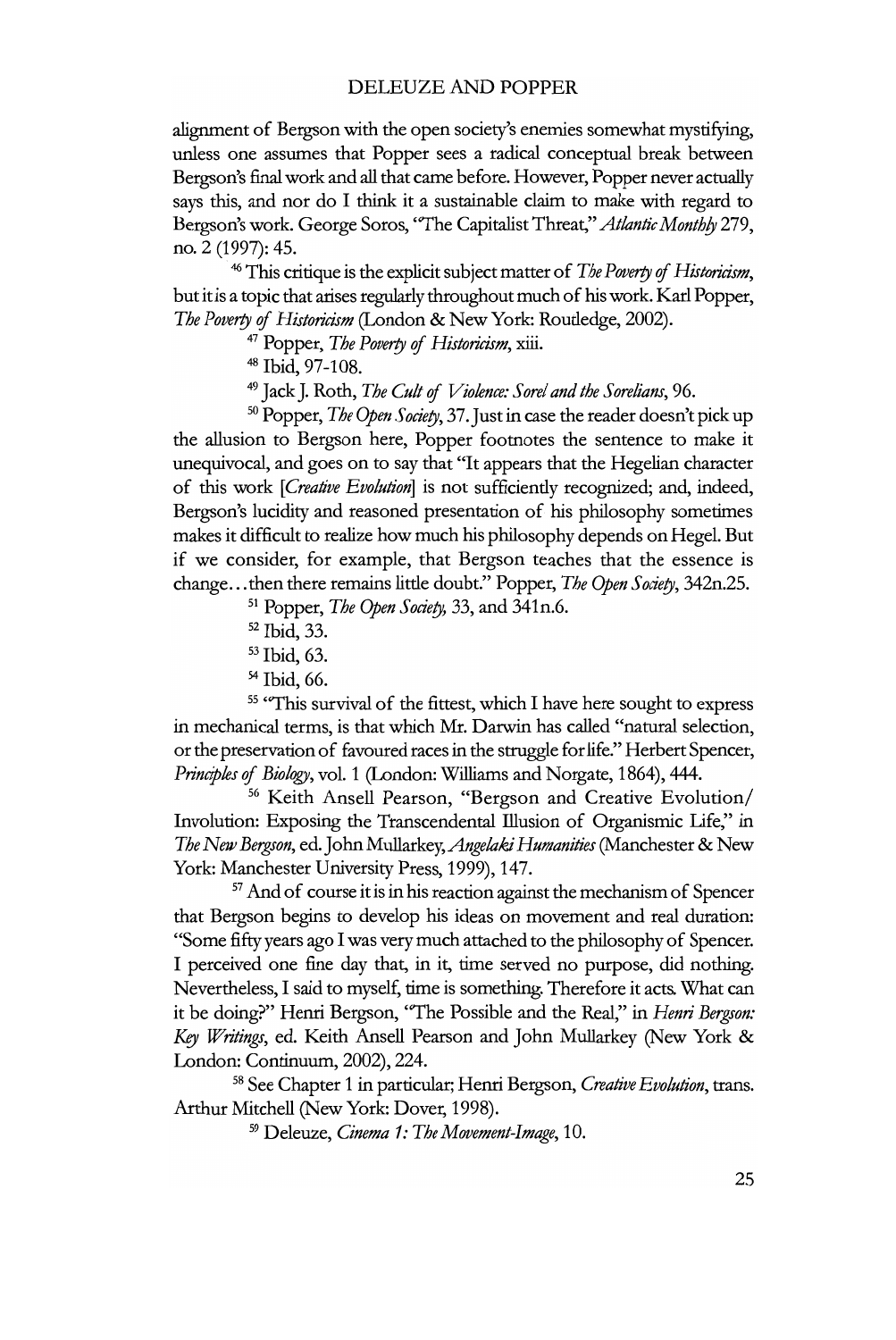<sup>60</sup> Ibid, 9.

<sup>61</sup> Karl Popper, *Conjeaures and Refutations,* Fourth edition (revised) ed. (London: Routledge and Kegan Paul, 1972), 344.

<sup>62</sup> Bergson, *Creative Evolution,* 37.

<sup>63</sup> Gilles Deleuze, *Bergsonism,* trans. Hugh Tomlinson and Barbara Habberjam (New York: Zone Books, 1991), 104.

<sup>64</sup> Karl Popper, *The Open Universe:AnArgumentforIndeterminism* (London: Hutchinson, 1982), 64n.l. This work itself is one of three volumes that form a *Postscript* to *The Logic of Scientific Discovery*; see the editor's Forward, xi-xvi.

<sup>65</sup> Forthese arguments, see ''The Case for Indeterminism" in Popper, *The Open Universe, 41-85.*

<sup>66</sup> Popper's critique of metaphysical, as opposed to scientific, determinism even proceeds via his own account of something very similar to Bergson's "cinematographic illusion. In *The Open Universe*, he recounts a conversation with Albert Einstein, in which attempted to (rationally) persuade Einstein away from what Popper saw as his underlying metaphysical determinism. In this conversation he refers to Einstein as Parmenides, "since he believed in a four-dimensional block universe, unchanging like the threedimensional block universe of Parmenides" (Popper, *The Open Universe*, 90). The metaphor Popper uses to describe this block-universe is that of the motion picture: "in the eyes of God, the film was just there, and the future was there as much as the past: nothing ever happened in this world, and change was a human illusion, as was also the difference between the future and the past" (ibid.). The arguments he uses against Einstein derive from absurdities that arise from this "cinematic" ontology.

<sup>67</sup> Bergson, *Creative Evolution, 306.*

<sup>68</sup> Henri Bergson, *Matter and Memory,* trans. Nancy Margaret Paul and W. Scott Palmer (New York: Zone, 1988), 198.

<sup>69</sup> Bergson, *Creative Evolution, 31.*

<sup>70</sup> Popper, *The Open Universe, 44-46.*

 $71$  Ibid, 42.

<sup>72</sup> Ibid, 42.

<sup>73</sup> Popper refers to the open universe," and the 'openness' or indeterminacy' of the future, whereas Bergson generally refers to 'the open whole.' However, given that the openness of this whole is a function of Bergson's conception of an ontologically creative universe, and that this creativity has as its consequence the indeterminacy of the future, I think it safe to use these phrases interchangeably; at least in this context.

<sup>74</sup> Popper, *The Open Universe, 48.*

<sup>75</sup> Although he gives careful attention to the asymmetry of their relation; see Popper, *The Open Universe, 57-64.*

<sup>76</sup> Bergson, *Matter andMemory, 150.*